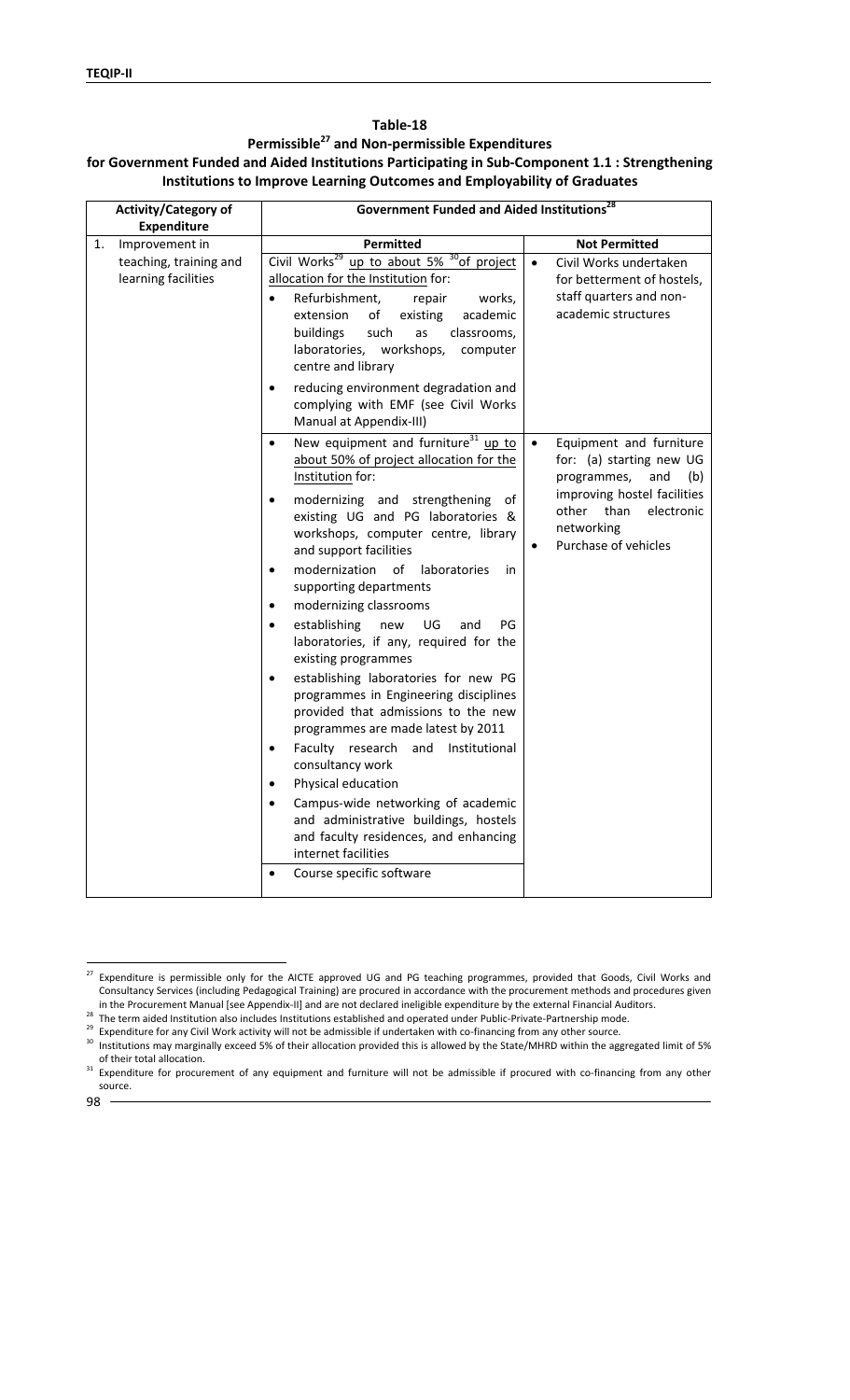| 2. | Modernization and<br>Strengthening of<br>Libraries                                                                                                                           | $\bullet$<br>$\bullet$<br>$\bullet$<br>٠      | Procurement of print and digitized<br>books and e-Journals<br>Expenditure for digitization of library<br>books<br>Establishment of CD bank<br>Membership of INDEST-AICTE etc.                                                                                                                                                                                                                                                                                                                                              |           |                                                                                                                                                                                                                                                                                                                                                                                                      |
|----|------------------------------------------------------------------------------------------------------------------------------------------------------------------------------|-----------------------------------------------|----------------------------------------------------------------------------------------------------------------------------------------------------------------------------------------------------------------------------------------------------------------------------------------------------------------------------------------------------------------------------------------------------------------------------------------------------------------------------------------------------------------------------|-----------|------------------------------------------------------------------------------------------------------------------------------------------------------------------------------------------------------------------------------------------------------------------------------------------------------------------------------------------------------------------------------------------------------|
| 3. | Providing Teaching and<br><b>Research Assistantships</b><br>to increase enrolment<br>in existing and new<br>PG <sup>32</sup> programmes in<br><b>Engineering disciplines</b> | $\bullet$<br>$\bullet$                        | Teaching Assistantships and Research<br>Assistantships <sup>33</sup> for non-GATE qualified<br>Masters and Doctoral students in<br><b>Engineering disciplines</b><br>Foreign fellowships not exceeding 3<br>duration<br>for<br>months<br>Doctoral<br>candidates in Engineering disciplines<br>subject to BoG approval on case to<br>case basis                                                                                                                                                                             | $\bullet$ | Scholarships<br>for<br><b>GATE</b><br>qualified<br>students<br>for<br>and<br>Doctoral<br><b>Masters</b><br>programmes are to be<br>secured from<br>Central,<br>State and other agencies                                                                                                                                                                                                              |
| 4. | Research and<br>Development and<br>Institutional<br><b>Consultancy Activities</b>                                                                                            | $\bullet$<br>$\bullet$<br>٠<br>$\bullet$<br>٠ | Expenditure for securing sponsored<br>projects and consultancy assignments<br>Expenditure for publication of research<br>papers in refereed journals<br>Expenditure for commercialization of<br>research products<br>Expenditure for patenting of research<br>products<br>Travel cost, hospitality and honorarium<br>paid to Consultant for participation in<br>Research & Development and for<br>delivering Expert lectures                                                                                               | $\bullet$ | Fiscal<br>incentives<br>for<br>increased participation in<br>research,<br>sponsored<br>projects and consultancy<br>work (the incentives can,<br>however, be given from<br>Institutional<br>resources<br>including IRG)<br>All expenditure including<br>travel<br>and<br>meetings<br>with<br>associated<br>implementation<br>of<br>sponsored projects and<br>consultancy<br>assignments <sup>34</sup> |
| 5. | <b>Faculty Qualification</b><br>Upgradation as planned<br>through TNA                                                                                                        | $\bullet$<br>$\bullet$<br>٠                   | Fees charged for Course work and use<br>of research facilities; and consumables<br>by the Institution (other than the<br>parent Institution) where faculty is<br>enrolled for qualification upgradation<br>either through full-time or part-time or<br>by sandwich joint arrangement<br>Expenses towards thesis writing and<br>publication of thesis-based research<br>papers<br>Consumables if faculty is registered for<br>qualification upgradation on full-time<br>or part-time basis within the parent<br>Institution | $\bullet$ | Salary, living<br>expenses<br>and travel expenses of<br>faculty<br>registered<br>for<br>qualification upgradation<br>(on full or part time or by<br>sandwich<br>joint<br>either<br>arrangement)<br>within<br>the<br>parent<br>Institution<br>through<br>or<br>another<br>deputation<br>to<br>Institution                                                                                             |
| 6. | In-house Basic<br>Pedagogical Training of<br>faculty from<br>engineering disciplines<br>and supporting<br>departments                                                        | $\bullet$                                     | Full fee (training cost + overheads<br>towards travel, boarding, lodging,<br>travel, training materials, etc.) charged<br>by the Training Provider selected by<br>the SPFU<br>(All the payments will be made by<br>SPFU)                                                                                                                                                                                                                                                                                                   | $\bullet$ | payment<br>to<br>the<br>Any<br>faculty for attending the<br>training programme                                                                                                                                                                                                                                                                                                                       |

 $\overline{a}$ 

<sup>32</sup> The term PG covers both Masters and Doctoral programmes<br><sup>33</sup> The amounts of Teaching and Research Assistantships will be governed by the norms as prescribed by the UGC/AICTE or the State Governments.

 $34$  The expenditures are to be met from the budget of sponsored projects and consultancy assignments.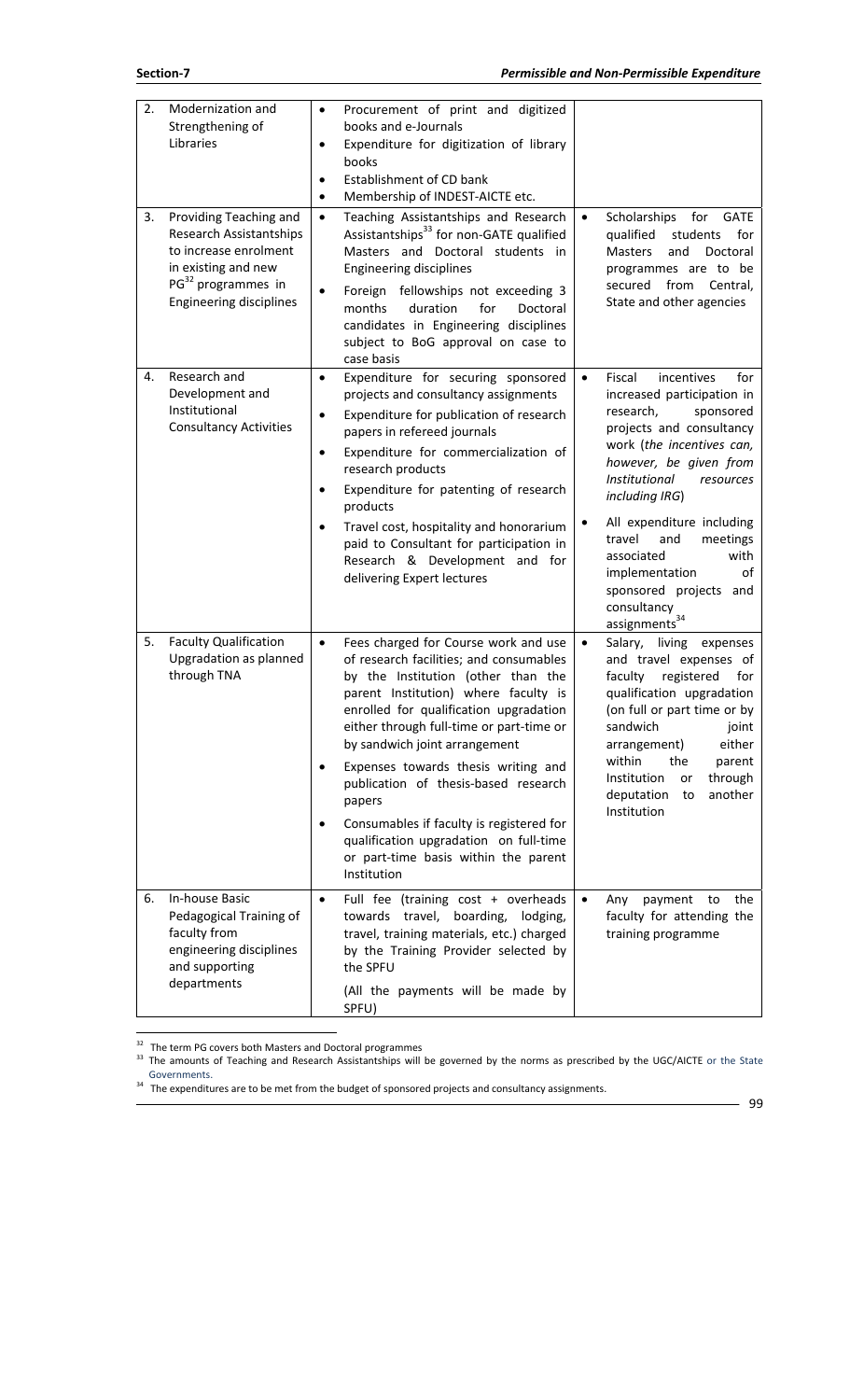| 7. | In-house Advanced<br>Pedagogical Training of<br>faculty from<br>engineering disciplines<br>and supporting<br>departments                                             | $\bullet$              | Full fee (training cost + overheads<br>towards travel,<br>boarding,<br>lodging,<br>travel, training materials, etc.) charged<br>by the Training Provider selected by<br>the SPFU<br>(All the payments will be made by<br>SPFU)                                                                                                                                                                                                                                                                                                                                                                                                             | $\bullet$ | the<br>payment<br>to<br>Any<br>faculty for attending the<br>training programme |
|----|----------------------------------------------------------------------------------------------------------------------------------------------------------------------|------------------------|--------------------------------------------------------------------------------------------------------------------------------------------------------------------------------------------------------------------------------------------------------------------------------------------------------------------------------------------------------------------------------------------------------------------------------------------------------------------------------------------------------------------------------------------------------------------------------------------------------------------------------------------|-----------|--------------------------------------------------------------------------------|
| 8. | Subject knowledge and<br>research competence<br>upgradation of faculty<br>from Engineering<br>disciplines and<br>supporting<br>departments as<br>planned through TNA | $\bullet$              | Course fee; travel expenses, boarding<br>and lodging, and sundry expenses<br>/allowances as per applicable norms<br>and rules when faculty is deputed out-<br>station to another Institution (within<br>India or abroad) for the duration of the<br>Course, travel time and the time<br>permitted by the BoG for visits to<br>Institutions/Organizations of interest<br>and relevance to the faculty in the<br>vicinity of the location of training<br>Course fee and local travel expenses as<br>per applicable norms and rules when<br>faculty attends a Course in-station but<br>at an Institution other than the parent<br>Institution | $\bullet$ | Any other payment to the<br>faculty for attending the<br>Course                |
| 9. | Training of senior non-<br>teaching staff,<br>administrative and<br>finance officers, etc. (all<br>not below the rank of a<br>Lecturer)                              | $\bullet$<br>$\bullet$ | Course fee; travel expenses; boarding,<br>lodging,<br>and<br>sundry<br>expenses/<br>allowances as per applicable norms<br>and rules when the staff is deputed<br>outstation to another Institution within<br>India and travel time<br>Course fee and local travel expenses as<br>per applicable norms and rules when<br>training is attended in-station but at an<br>Institution/ Organization other than<br>the parent Institution                                                                                                                                                                                                        |           | Any other payment to the<br>staff for attending the<br>training programme      |
|    | 10. Training of technical<br>support staff                                                                                                                           | $\bullet$              | Course fee; travel expenses; boarding,<br>sundry<br>lodging,<br>and<br>expenses/<br>allowances as per applicable norms<br>and rules when the technical support<br>staff is deputed outstation to another<br>Institution/Organization within India<br>and travel time<br>Course fee and local travel expenses as<br>per applicable norms and rules when<br>training is attended in-station but at an<br>Institution other than the parent<br>Institution                                                                                                                                                                                    |           | Any other payment to the<br>staff for attending the<br>training programme      |
|    | 11. Training of<br>administrative and<br>general support staff <sup>35</sup><br>in functional areas                                                                  | $\bullet$              | Course fee; travel expenses; boarding,<br>lodging,<br>sundry<br>and<br>expenses/<br>allowances as per applicable norms<br>and rules when the technical support<br>staff is deputed outstation to another<br>Institution/ Organization within India<br>and travel time                                                                                                                                                                                                                                                                                                                                                                      |           | Any other payment to the<br>staff for attending the<br>training programme      |

 $100 35$  Such training should mostly be organized within the Project Institution

 $\overline{a}$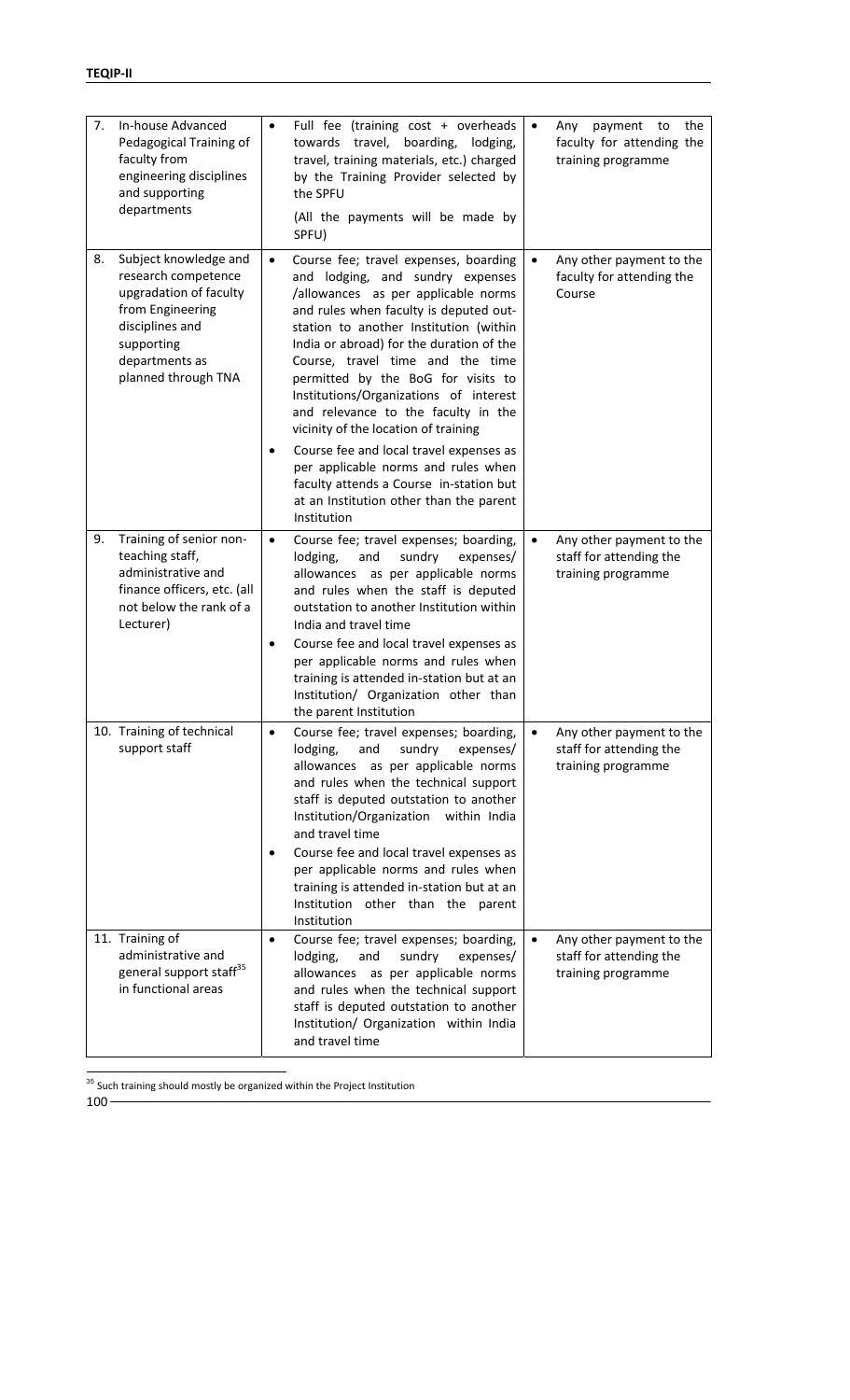|                                                                              | Course fee and local travel expenses as<br>per applicable norms and rules when<br>training is attended in-station but at an<br>Institution other than the parent<br>Institution                                                                                                                                                                                                                                                                                                                                                                                                                                   |                                                                                                                                                                                                              |
|------------------------------------------------------------------------------|-------------------------------------------------------------------------------------------------------------------------------------------------------------------------------------------------------------------------------------------------------------------------------------------------------------------------------------------------------------------------------------------------------------------------------------------------------------------------------------------------------------------------------------------------------------------------------------------------------------------|--------------------------------------------------------------------------------------------------------------------------------------------------------------------------------------------------------------|
| 12. Industry-Institute<br>Interaction                                        | Travel cost, hospitality and honorarium<br>$\bullet$<br>Industry<br>paid<br>to<br>personnel<br>for<br>participation<br>Curriculum<br>in<br>Development / revision / restructuring,<br>student assessment and Institutional<br>bodies, and for delivering Expert<br>lectures<br>Expenditure for increasing I-I-I through<br><b>PSAG</b><br>Expenditure towards inviting Industries<br>(excluding travel cost and lodging<br>boarding) for campus interviews and<br>hospitality during campus interviews<br>Arranging tutoring by Industry Experts<br>to prepare students for on- and off-<br>campus job interviews | Honorarium to faculty<br>$\bullet$<br>Member In-charge of I-I-I<br>activity (It can be paid<br>from the Institutions IRG)                                                                                    |
| 13. Institutional Reforms                                                    | Curricular Reforms:<br>a)<br>travel<br>cost,<br>hospitality<br>and<br>honorarium<br>paid<br>to<br>Industry<br>for<br>participation<br>personnel<br>in<br>Curriculum Development/ revision/<br>restructuring<br>Curricular<br>and<br>reforms;<br>sundry expenditure on holding<br>meetings<br>of<br>the<br>concerned<br>Committees                                                                                                                                                                                                                                                                                 |                                                                                                                                                                                                              |
|                                                                              | Incentives to Faculty for Continuing<br>b)<br>Education Programmes, Consultancy<br>and R&D:<br>• honorarium for organizing<br>and<br>administering CE programmes<br>honorarium for delivering lectures<br>and training in CE programmes as<br>per norms decided by the BoG                                                                                                                                                                                                                                                                                                                                        | • Fiscal incentives for<br>increased participation in<br>research, sponsored<br>projects and consultancy<br>work (the incentives can,<br>however, be given from<br>Institutional resources<br>including IRG) |
|                                                                              | Accreditation: Accreditation fee to<br>c)<br>NBA/NAAC.                                                                                                                                                                                                                                                                                                                                                                                                                                                                                                                                                            | $\bullet$ Any<br>payment<br>to<br>Accreditation<br>Committee<br>members in cash or kind                                                                                                                      |
| 14. Academic Support for<br>Weak Students through<br><b>Finishing School</b> | Honorarium to faculty and staff for<br>taking bridge courses, remedial<br>skills-<br>teaching<br>classes<br>and<br>development training                                                                                                                                                                                                                                                                                                                                                                                                                                                                           | • Cost towards the boarding<br>and lodging of students for<br>attending<br>the<br>Finishing<br>School                                                                                                        |
|                                                                              | Honorarium<br>faculty,<br>staff,<br>to<br>honorarium, TA and DA to outside<br>Experts for specialized training in<br>soft<br>components<br>including<br>communication-presentation skills                                                                                                                                                                                                                                                                                                                                                                                                                         |                                                                                                                                                                                                              |
| 15. Institutional<br><b>Management Capacity</b><br>Enhancement               | Training of Institution Officials and<br>a)<br>Senior Faculty:<br>Course<br>fee;<br>travel<br>expenses,<br>boarding and lodging, and sundry                                                                                                                                                                                                                                                                                                                                                                                                                                                                       | Any other payment to the<br>officials and senior faculty<br>for attending the Course                                                                                                                         |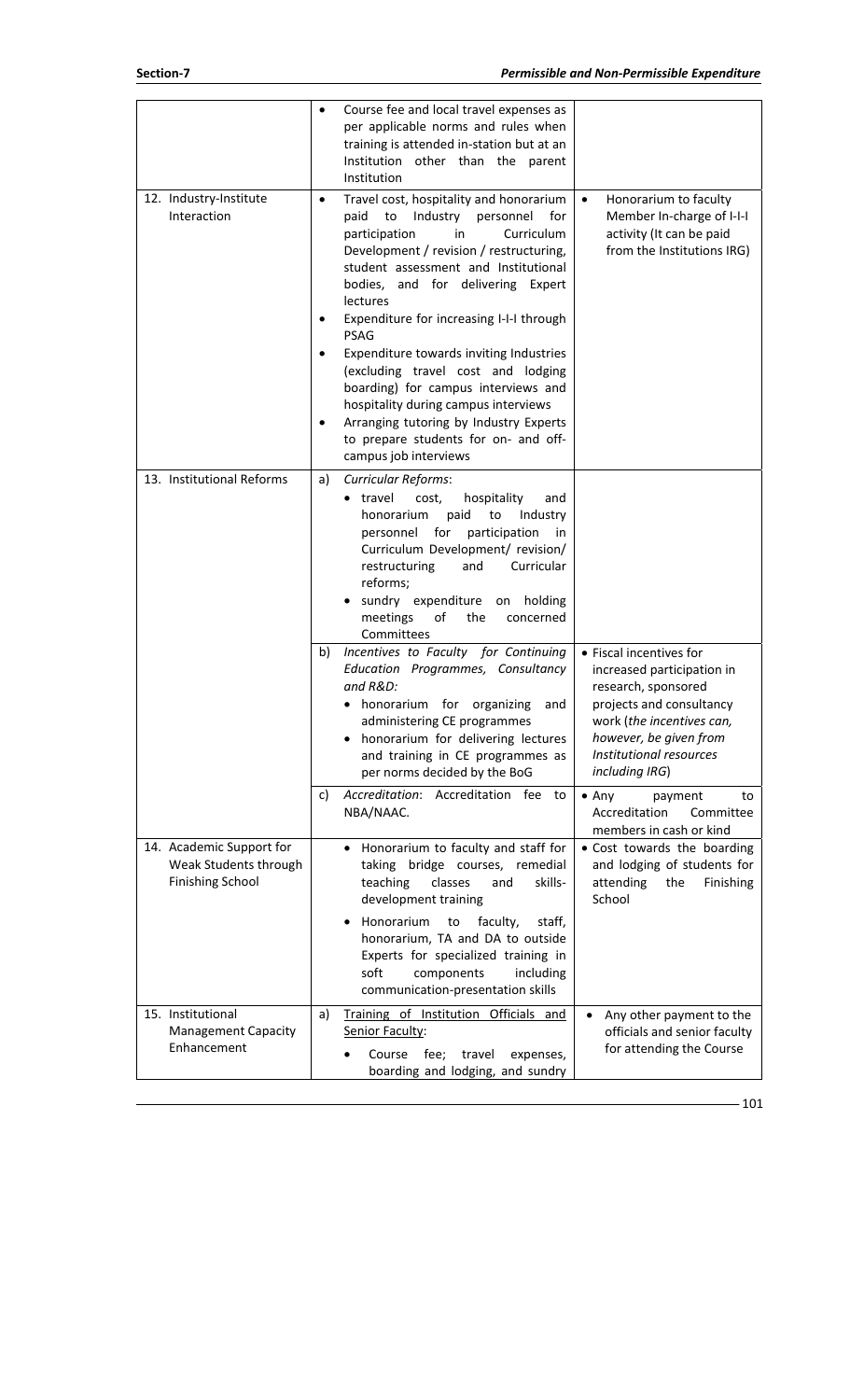|                                                                                               | expenses/allowances<br>as<br>per<br>applicable norms and rules when<br>deputed out-station to another<br>Institution (within India or abroad)<br>for the duration of the Course,<br>travel time and the time permitted<br>the<br><b>BoG</b><br>for visits<br>by<br>to<br>Institutions/Organizations<br>of<br>interest and relevance to the<br>faculty in the vicinity of the<br>location of training |                                                                                                                         |
|-----------------------------------------------------------------------------------------------|------------------------------------------------------------------------------------------------------------------------------------------------------------------------------------------------------------------------------------------------------------------------------------------------------------------------------------------------------------------------------------------------------|-------------------------------------------------------------------------------------------------------------------------|
|                                                                                               | Trainer's fee and overheads; and<br>sundry expenditure if training<br>programmes organized within the<br>parent Institution.                                                                                                                                                                                                                                                                         |                                                                                                                         |
|                                                                                               | b)<br>Orientation of BoG Members: Travel<br>costs,<br>boarding<br>lodging<br>and<br>expenditure and sitting fee to Board<br>Members;<br>sundry<br>expenses<br>in<br>organizing Orientation Programme.                                                                                                                                                                                                |                                                                                                                         |
|                                                                                               | <b>Study Tours: Travel expenses, boarding</b><br>and<br>lodging,<br>and<br>sundry<br>expenses/allowances as per applicable<br>norms and rules when deputed for<br>study tour within India or abroad for<br>the duration of the tour and travel<br>time.                                                                                                                                              |                                                                                                                         |
| 16. Organizing subject area<br>training programmes,<br>workshops, seminars<br>and conferences | Hospitality to participants<br>$\bullet$<br>Venue and logistic arrangements<br>$\bullet$<br>Replication<br>of<br>printed<br>training<br>٠<br>materials<br>Publication of proceedings<br>٠<br>Travel, boarding & lodging for invited<br>Experts                                                                                                                                                       | TA&DA to participants<br>$\bullet$                                                                                      |
| 17. Technical Assistance                                                                      | Consultancy services engaged for technical<br>assistance related to:<br>procurement of Civil Works<br>and<br>٠<br>equipment,<br><b>Pedagogical Training</b><br>٠                                                                                                                                                                                                                                     |                                                                                                                         |
|                                                                                               | mentoring<br>٠<br>hand-holding for project implement-<br>ation as required by weak Institutions<br>external financial auditing<br>$\bullet$                                                                                                                                                                                                                                                          |                                                                                                                         |
| 18. Salaries                                                                                  | Salaries of additional full-time regular<br>$\bullet$<br>and contract faculty including adjunct<br>faculty and staff appointed against<br>posts created under the Project                                                                                                                                                                                                                            | Salaries to contract<br>$\bullet$<br>faculty and staff<br>appointed against<br>existing vacancies                       |
|                                                                                               |                                                                                                                                                                                                                                                                                                                                                                                                      | Salaries of Adjunct faculty<br>appointed against<br>existing vacancies (These<br>are to be borne by the<br>Institution) |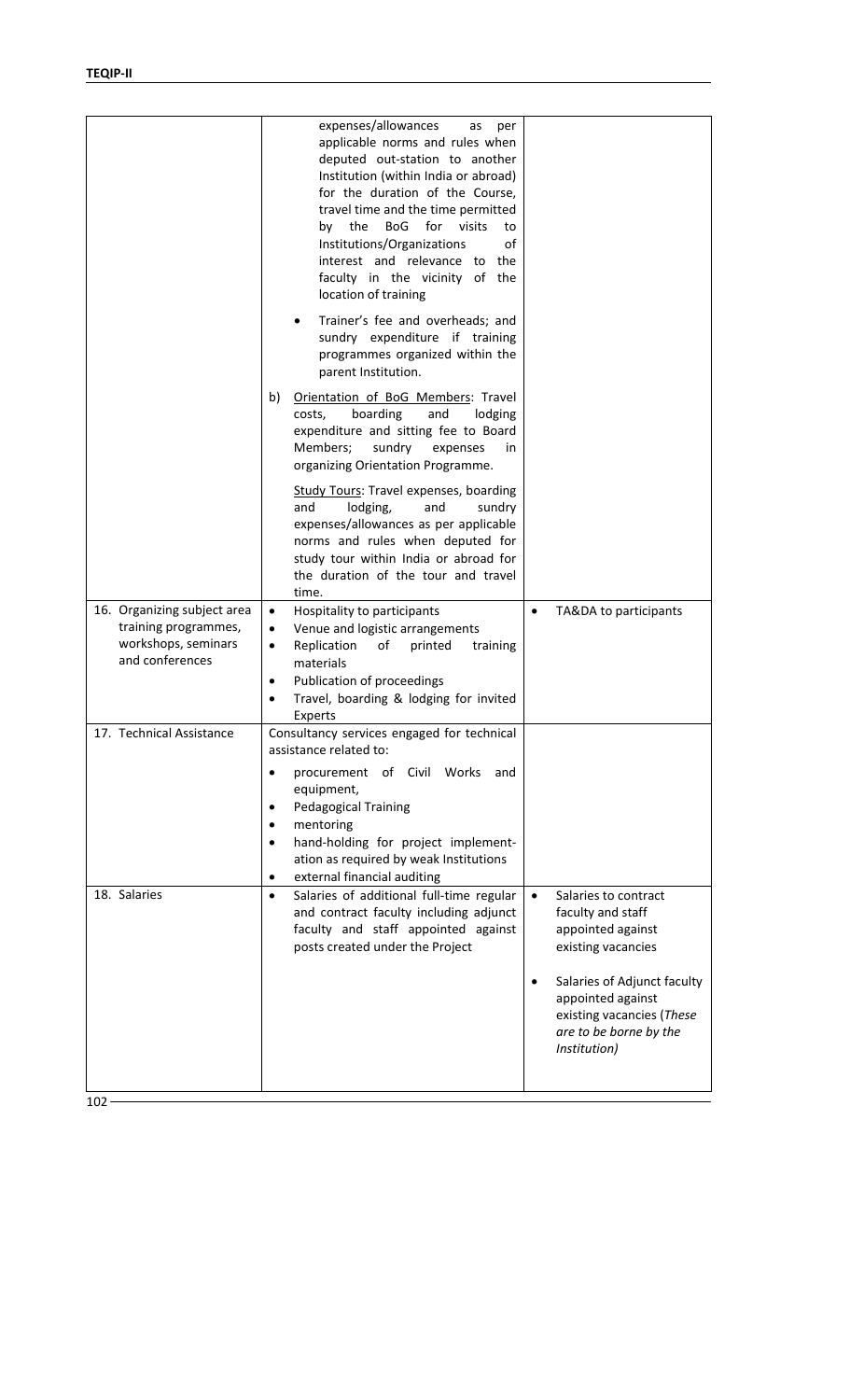| 19. Maintenance of<br>furniture and<br>equipment including<br>computers and other<br>assets acquired under<br>the Project<br>20. Incremental Operating<br>Cost | Maintenance of furniture<br>$\bullet$<br>In-house maintenance of existing and<br>$\bullet$<br>new equipment<br>Maintenance of equipment including<br>$\bullet$<br>computers and related devices through<br><b>Annual Maintenance Contracts</b><br>Expenditure on:<br>BoG and other Committee Meetings<br>$\bullet$<br>Obtaining<br>Autonomous<br>Institution<br>$\bullet$<br>status from the affiliating university<br>and UGC                                                                                                                                                                                                                                                                                                                                                                                                                                                                                                                                                                                                                                                                                                                                                                                                                                                                                                                                                                                                | $\bullet$<br>$\bullet$ | Maintenance of buildings<br>(this should be carried out<br>through Institution's own<br>budget)<br>Any other payment to the<br>faculty<br>for<br>attending<br>workshops,<br>seminars,<br>conferences,<br>etc.<br>if<br>within<br>organized<br>the |
|----------------------------------------------------------------------------------------------------------------------------------------------------------------|-------------------------------------------------------------------------------------------------------------------------------------------------------------------------------------------------------------------------------------------------------------------------------------------------------------------------------------------------------------------------------------------------------------------------------------------------------------------------------------------------------------------------------------------------------------------------------------------------------------------------------------------------------------------------------------------------------------------------------------------------------------------------------------------------------------------------------------------------------------------------------------------------------------------------------------------------------------------------------------------------------------------------------------------------------------------------------------------------------------------------------------------------------------------------------------------------------------------------------------------------------------------------------------------------------------------------------------------------------------------------------------------------------------------------------|------------------------|---------------------------------------------------------------------------------------------------------------------------------------------------------------------------------------------------------------------------------------------------|
|                                                                                                                                                                | TA & DA for faculty and staff attending<br>٠<br>workshops and meetings organized by<br>the NPIU and SPFUs<br>TA & DA for faculty and staff attending<br>$\bullet$<br>training in the World Bank procedures<br>as arranged by the NPIU and SPFUs<br>Contract fee for outsourced services<br>٠<br>Student training materials and other<br>$\bullet$<br>consumables<br>Occasional hiring of vehicles for project<br>$\bullet$<br>related work only<br>Office operation including stationery,<br>$\bullet$<br>postage, electronic communication,<br>telephone, electricity, water, etc.<br>Expenditure on participation by faculty<br>in seminars, conferences, workshops,<br>etc.:<br>o Registration fee; travel expenses;<br>boarding, lodging, and sundry<br>expenses/allowances<br>as<br>per<br>applicable norms and rules when<br>faculty is deputed outstation to<br>another Institution (within India<br>or abroad) for the duration of the<br>seminar, conference or workshop,<br>time<br>and<br>the<br>travel<br>time<br>permitted by the BoG for visits to<br>Institutions/Organizations<br>of<br>interest and relevance to the<br>faculty in the vicinity of the<br>location of seminar, workshop or<br>conference<br>Registration fee; and local travel<br>$\circ$<br>expenses as per applicable norms<br>and rules when participation is<br>within-station<br>but<br>at<br>an<br>Institution<br>other<br>than<br>the |                        | parent Institution or at<br>another Institution<br>but<br>within-station                                                                                                                                                                          |
|                                                                                                                                                                | employer Institution                                                                                                                                                                                                                                                                                                                                                                                                                                                                                                                                                                                                                                                                                                                                                                                                                                                                                                                                                                                                                                                                                                                                                                                                                                                                                                                                                                                                          |                        |                                                                                                                                                                                                                                                   |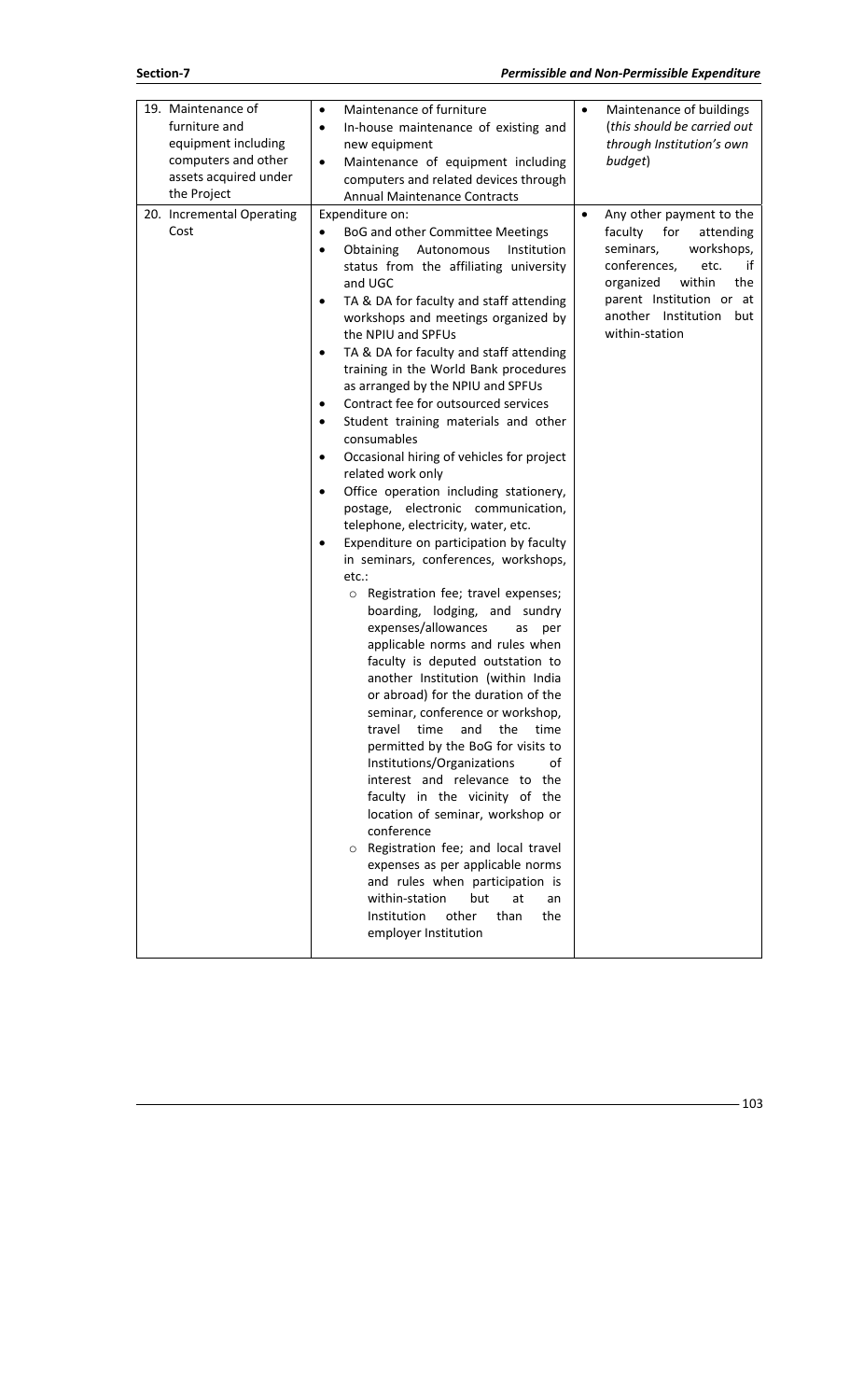#### **Table‐18 (a)**

### **Permissible36 and Non‐permissible Expenditures for Private Unaided Institutions Participating in Sub‐Component 1.1 : Strengthening Institutions to Improve Learning Outcomes and Employability of Graduates**

|    | <b>Activity/Category of</b><br><b>Expenditure</b>                                                                                                               | <b>Private Unaided Institutions</b>                                                                                                                                                                                                                                                                                                                                              |                                                                                                                                                                                                                                                                                                                                                                                                                                                                                                                                                                                                   |
|----|-----------------------------------------------------------------------------------------------------------------------------------------------------------------|----------------------------------------------------------------------------------------------------------------------------------------------------------------------------------------------------------------------------------------------------------------------------------------------------------------------------------------------------------------------------------|---------------------------------------------------------------------------------------------------------------------------------------------------------------------------------------------------------------------------------------------------------------------------------------------------------------------------------------------------------------------------------------------------------------------------------------------------------------------------------------------------------------------------------------------------------------------------------------------------|
| 1. | Improvement<br>in                                                                                                                                               | Permitted                                                                                                                                                                                                                                                                                                                                                                        | <b>Not Permitted</b>                                                                                                                                                                                                                                                                                                                                                                                                                                                                                                                                                                              |
|    | teaching,<br>training                                                                                                                                           |                                                                                                                                                                                                                                                                                                                                                                                  | Any type of Civil Works                                                                                                                                                                                                                                                                                                                                                                                                                                                                                                                                                                           |
|    | and<br>learning<br>facilities                                                                                                                                   | $\bullet$<br>equipment for establishing<br>New<br>laboratories for new PG programmes<br>in Engineering disciplines provided<br>admissions<br>the<br>that<br>to<br>new<br>programmes are made latest by<br>2011<br>Furniture<br>$\bullet$<br>course-specific software                                                                                                             | Equipment and furniture for:<br>starting new UG programmes,<br>$\bullet$<br>modernizing<br>and<br>$\bullet$<br>strengthening of existing UG<br>PG<br>laboratories<br>and<br>&<br>workshops, computer centre,<br>library and support facilities<br>modernization of laboratories<br>$\bullet$<br>in supporting departments<br>modernizing classrooms<br>$\bullet$<br>establishing<br>UG<br>new<br>$\bullet$<br>laboratories<br>physical education<br>$\bullet$<br>improving<br>hostel<br>facilities<br>$\bullet$<br>other<br>than<br>electronic<br>networking<br>purchase of vehicles<br>$\bullet$ |
| 2. | Modernization<br>and<br>Strengthening<br>of<br>Libraries                                                                                                        | Procurement of print and digitized<br>$\bullet$<br>books and e-Journals<br>Expenditure for digitization of library<br>٠<br>books<br>Establishment of CD Bank<br>٠<br>Membership of INDEST-AICTE etc.<br>$\bullet$                                                                                                                                                                |                                                                                                                                                                                                                                                                                                                                                                                                                                                                                                                                                                                                   |
| 3. | Providing<br>Teaching<br>Research<br>and<br>Assistantships<br>to<br>increase enrolment<br>in existing and new<br>PG programmes in<br>Engineering<br>disciplines | Teaching<br>Assistantships<br>$\bullet$<br>and<br>Research Assistantships <sup>37</sup> for non-<br><b>GATE qualified Masters and Doctoral</b><br>students in Engineering disciplines<br>Foreign fellowships not exceeding 3<br>$\bullet$<br>months<br>duration<br>for<br>Doctoral<br>candidates in Engineering disciplines<br>subject to BoG approval on case-to-<br>case basis | Scholarships for GATE qualified<br>$\bullet$<br>students for<br>Masters<br>and<br>Doctoral programmes are to<br>be secured from Central, State<br>and other agencies                                                                                                                                                                                                                                                                                                                                                                                                                              |
| 4. | Faculty Qualification<br>Upgradation<br>as<br>planned<br>through<br>TNA as per agreed<br>funding pattern                                                        | Fees charged for Course work and<br>$\bullet$<br>use of research facilities;<br>and<br>consumables<br>by the<br>Institution<br>(other than the parent Institution)<br>faculty is<br>enrolled<br>for<br>where<br>qualification<br>upgradation<br>either<br>through full-time or part-time or by<br>sandwich joint arrangement                                                     | Salary, living expenses and<br>$\bullet$<br>travel expenses of faculty<br>registered for<br>qualification<br>upgradation (on full or part<br>time or by sandwich joint<br>arrangement) either within the<br>parent Institution or through<br>deputation<br>another<br>to<br>Institution                                                                                                                                                                                                                                                                                                           |

 $\overline{a}$ <sup>36</sup> Expenditure is permissible only for the AICTE approved PG teaching Programmes, provided that Goods, and Consultancy Services (including Pedagogical Training) are procured in accordance with the procurement methods and procedures given in the Procurement

104

<sup>&</sup>lt;sup>37</sup> The amount of Teaching and Research Assistantships will be governed by the norms as prescribed by the UGC/AICTE or the State Governments or by the respective Board of Governors.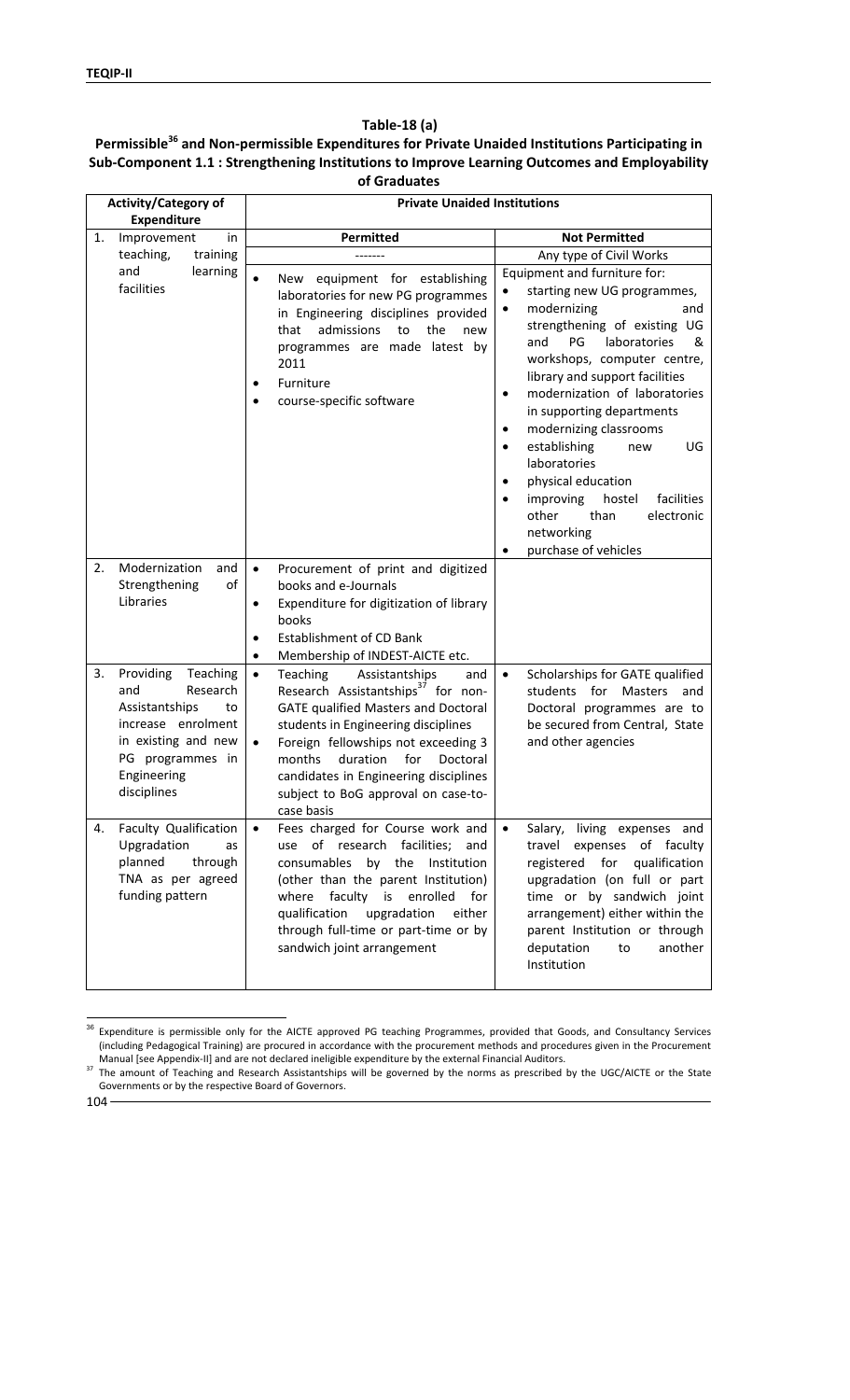| 5. | In-house<br>Pedagogical Training<br>faculty<br>from<br>of<br>engineering<br>disciplines<br>and<br>supporting<br>departments as per<br>funding<br>agreed<br>pattern                                        | $\bullet$              | Expenses towards Thesis writing and<br>publication of Thesis-based Research<br>Papers<br>Consumables if faculty is registered<br>for qualification upgradation on full-<br>time or part-time basis within the<br>parent Institution<br>Training fee charged by the Training<br>Provider selected by the SPFU<br>(The training fee payment will be<br>made by SPFU)                                                                                                                                                                                                                                                           | $\bullet$<br>$\bullet$ | Expenditure towards travel,<br>lodging,<br>boarding,<br>training<br>materials,<br>etc. for<br>training<br>provider.<br>Rental for training venue, if<br>any.<br>Any payment to the faculty for<br>attending<br>the<br>training |
|----|-----------------------------------------------------------------------------------------------------------------------------------------------------------------------------------------------------------|------------------------|------------------------------------------------------------------------------------------------------------------------------------------------------------------------------------------------------------------------------------------------------------------------------------------------------------------------------------------------------------------------------------------------------------------------------------------------------------------------------------------------------------------------------------------------------------------------------------------------------------------------------|------------------------|--------------------------------------------------------------------------------------------------------------------------------------------------------------------------------------------------------------------------------|
| 6. | Subject<br>knowledge<br>and<br>research<br>competence<br>upgradation<br>οf<br>faculty<br>from<br>Engineering<br>disciplines<br>and<br>supporting<br>departments<br>as<br>planned<br>through<br><b>TNA</b> | $\bullet$<br>$\bullet$ | Course<br>fee;<br>travel<br>expenses,<br>boarding and lodging, and sundry<br>expenses/allowances<br>as<br>per<br>applicable norms and rules when<br>faculty is deputed out-station to<br>another Institution (within India or<br>abroad) for the duration of the<br>Course, travel time and the time<br>permitted by the BoG for visits to<br>Institutions/Organizations of interest<br>and relevance to the faculty in the<br>vicinity of the location of training<br>Course fee and local travel expenses<br>as per applicable norms and rules<br>when faculty attends a Course in-<br>station but at an Institution other | $\bullet$              | programme<br>Any other payment to the<br>faculty<br>for<br>attending<br>the<br>Course                                                                                                                                          |
|    |                                                                                                                                                                                                           |                        | than the parent Institution                                                                                                                                                                                                                                                                                                                                                                                                                                                                                                                                                                                                  |                        |                                                                                                                                                                                                                                |
| 7. | Training of technical<br>support staff                                                                                                                                                                    | $\bullet$              | fee;<br>Course<br>travel<br>expenses;<br>boarding, lodging, and sundry<br>expenses/allowances<br>as<br>per<br>applicable norms and rules when the<br>technical support staff is deputed<br>outstation to another Institution/<br>Organization within India and travel<br>time<br>Course fee and local travel expenses<br>as per applicable norms and rules<br>when training is attended in-station<br>but at an Institution other than the<br>parent Institution                                                                                                                                                             |                        | • Any other payment to the staff<br>for attending the training<br>programme                                                                                                                                                    |
| 8. | Industry-Institute<br>Interaction                                                                                                                                                                         | $\bullet$              | Travel<br>hospitality<br>cost,<br>and<br>honorarium<br>paid<br>to<br>industry<br>for<br>participation<br>personnel<br>in<br>curriculum development/revision /<br>restructuring, student assessment<br>and Institutional bodies, and for<br>delivering expert lectures<br>Expenditure for increasing<br>$I-I-I$<br>through PSAG                                                                                                                                                                                                                                                                                               |                        | • Honorarium to faculty Member<br>incharge of I-I-I activity (It can<br>be given from the Institution's<br>own IRG)                                                                                                            |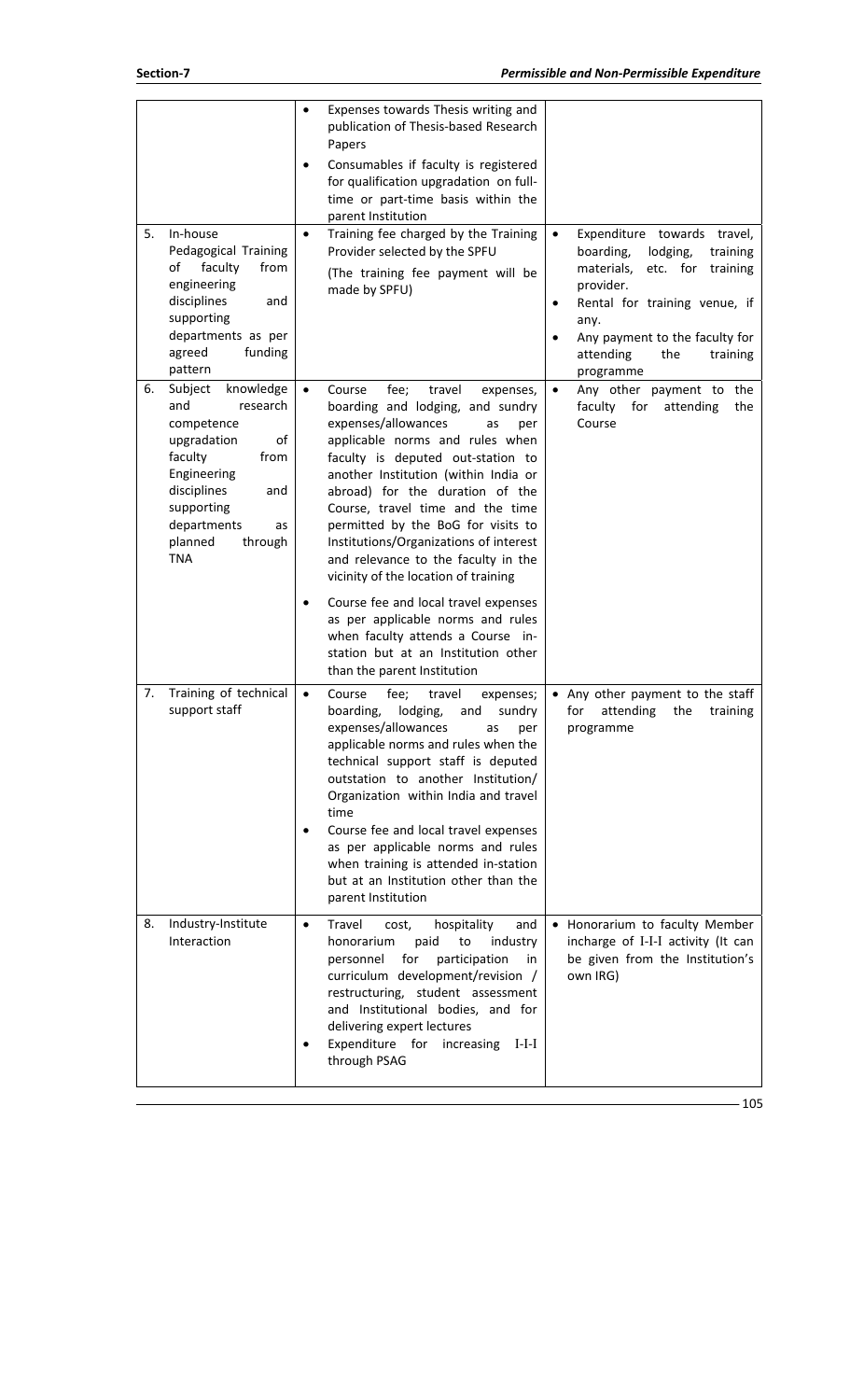|                                                                                | Expenditure<br>towards<br>inviting<br>$\bullet$<br>industries (excluding travel cost and<br>boarding)<br>for<br>lodging<br>campus<br>interviews and hospitality during<br>campus interviews<br>Arranging tutoring<br>by<br>industry<br>experts to prepare students for on-<br>and off-campus job interviews                                                                                                                                                                                                                                                                                                                                                                                                                                                                        |
|--------------------------------------------------------------------------------|------------------------------------------------------------------------------------------------------------------------------------------------------------------------------------------------------------------------------------------------------------------------------------------------------------------------------------------------------------------------------------------------------------------------------------------------------------------------------------------------------------------------------------------------------------------------------------------------------------------------------------------------------------------------------------------------------------------------------------------------------------------------------------|
| <b>Institutional Reforms</b><br>9.                                             | <b>Curricular Reforms:</b><br>a)<br>travel cost,<br>hospitality<br>and<br>honorarium paid to industry<br>personnel for participation in<br>curriculum<br>development/<br>revision/restructuring<br>and<br>curricular reforms;<br>sundry expenditure on holding<br>٠<br>meetings of the concerned<br>committees.<br>b) Accreditation: Accreditation fee to<br>$\bullet$<br>payment<br>to<br>Accreditation<br>Any<br>NBA/NAAC.<br>Committee Members in cash or<br>kind.                                                                                                                                                                                                                                                                                                              |
| 10. Academic<br>Support<br>for Weak Students<br>through<br>Finishing<br>School | Honorarium to faculty and staff for<br>• Cost towards the boarding and<br>$\bullet$<br>taking bridge Courses, remedial<br>lodging of students for attending<br>teaching<br>classes<br>skill<br>the Finishing School<br>and<br>development training<br>Honorarium<br>faculty,<br>staff,<br>to<br>$\bullet$<br>honorarium, TA and DA to outside<br>experts for specialized training in<br>soft<br>components<br>including<br>communication - presentation skills                                                                                                                                                                                                                                                                                                                     |
| 11. Institutional<br>Management<br>Capacity<br>Enhancement                     | Training of Institution Officials and<br>a)<br>$\bullet$<br>Any other payment to the<br>Senior Faculty:<br>officials and senior faculty for<br>attending the Course<br>Course fee; travel expenses,<br>boarding<br>and<br>lodging,<br>and<br>sundry expenses/allowances as<br>per applicable norms and rules<br>when deputed out-station to<br>another Institution (within India<br>or abroad) for the duration of<br>the Course, travel time and the<br>time permitted by the BoG for<br>visits<br>Institutions/<br>to<br>Organizations of interest and<br>relevance to the faculty in the<br>vicinity of the location<br>of<br>training<br>Trainer's fee and overheads;<br>expenditure<br>sundry<br>and<br>if<br>training programmes organized<br>within the parent Institution. |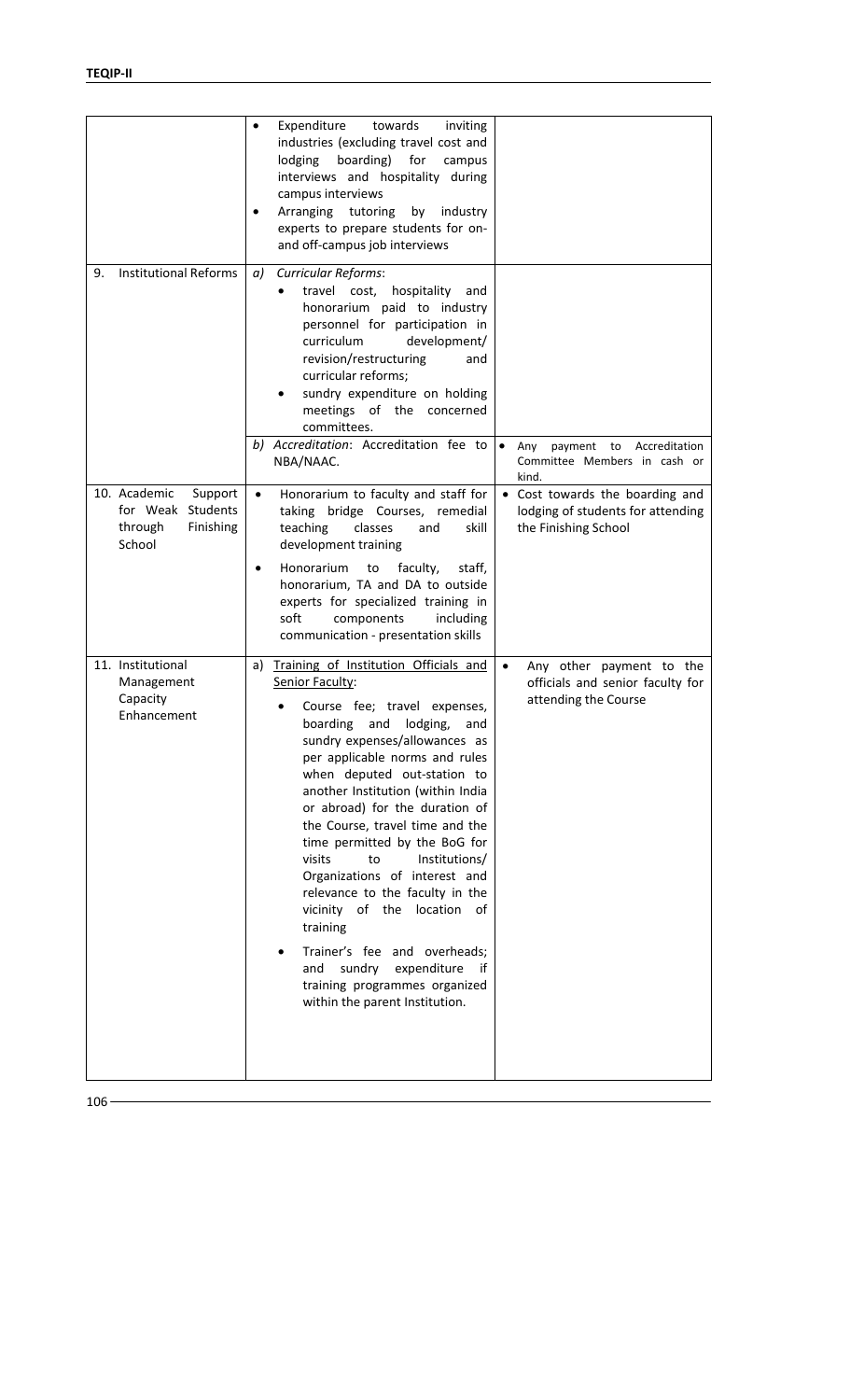|                                                                                                        | b) Orientation of BoG Members: Travel<br>boarding<br>costs,<br>and<br>lodging<br>expenditure and sitting fee to Board<br>Members;<br>sundry<br>expenses<br>on<br>organizing Orientation Programme.<br>c) Study Tours:<br>Travel<br>expenses,<br>boarding and lodging, and sundry<br>expenses/allowances<br>as<br>per<br>applicable norms and rules when<br>deputed for study tour within India<br>or abroad for the duration of the tour<br>and travel time. |                                                                                                                                                                                                                                                   |
|--------------------------------------------------------------------------------------------------------|--------------------------------------------------------------------------------------------------------------------------------------------------------------------------------------------------------------------------------------------------------------------------------------------------------------------------------------------------------------------------------------------------------------------------------------------------------------|---------------------------------------------------------------------------------------------------------------------------------------------------------------------------------------------------------------------------------------------------|
| subject<br>12. Organizing<br>training<br>area<br>programmes,<br>workshops, seminars<br>and conferences | Hospitality to participants<br>$\bullet$<br>Venue and logistic arrangements<br>$\bullet$<br>Replication<br>of<br>printed<br>$\bullet$<br>training<br>materials<br>Publication of proceedings<br>٠<br>Travel, boarding & lodging<br>tor<br>invited experts                                                                                                                                                                                                    | TA&DA to participants                                                                                                                                                                                                                             |
| 13. Technical Assistance                                                                               | for<br>Consultancy<br>services<br>engaged<br>technical assistance related to:<br>pedagogical training<br>٠<br>mentoring<br>external financial auditing<br>٠                                                                                                                                                                                                                                                                                                  |                                                                                                                                                                                                                                                   |
| 14. Salaries                                                                                           | οf<br>additional<br>full-time<br><b>Salaries</b><br>$\bullet$<br>regular and contract faculty and<br>staff<br>appointed<br>against<br>posts<br>created under the Project for new<br>PG programmes                                                                                                                                                                                                                                                            | $\bullet$<br>Salaries to contract faculty and<br>staff appointed against existing<br>vacancies<br>Adjunct<br>faculty<br><b>Salaries</b><br>of<br>٠<br>against<br>existing<br>appointed<br>vacancies (These are to be borne<br>by the Institution) |
| 15. Maintenance<br>of<br>equipment including<br>computers                                              | In-house maintenance of existing<br>$\bullet$<br>and new equipment<br>Maintenance of equipment including<br>$\bullet$<br>related<br>and<br>devices<br>computers<br>through<br>Annual<br>Maintenance<br>Contracts                                                                                                                                                                                                                                             | Maintenance of buildings and<br>$\bullet$<br>furniture<br>should<br>be<br>(this<br>carried<br>through<br>out<br>Institution's own budget)                                                                                                         |
| 16. Incremental<br><b>Operating Cost</b>                                                               | Expenditure on:<br>Obtaining Autonomous Institution<br>status from the affiliating university<br>and UGC<br>TA & DA for faculty and staff<br>attending workshops and Meetings<br>organized by the NPIU and SPFUs<br>TA & DA for faculty and staff<br>attending training in the World Bank<br>procedures as arranged by the NPIU<br>and SPFUs<br>Student training materials and other<br>consumables                                                          | Any other payment to the<br>$\bullet$<br>faculty for attending seminars,<br>workshops, conferences, etc. if<br>organized within the parent<br>Institution<br>another<br>or<br>at<br>Institution but within-station                                |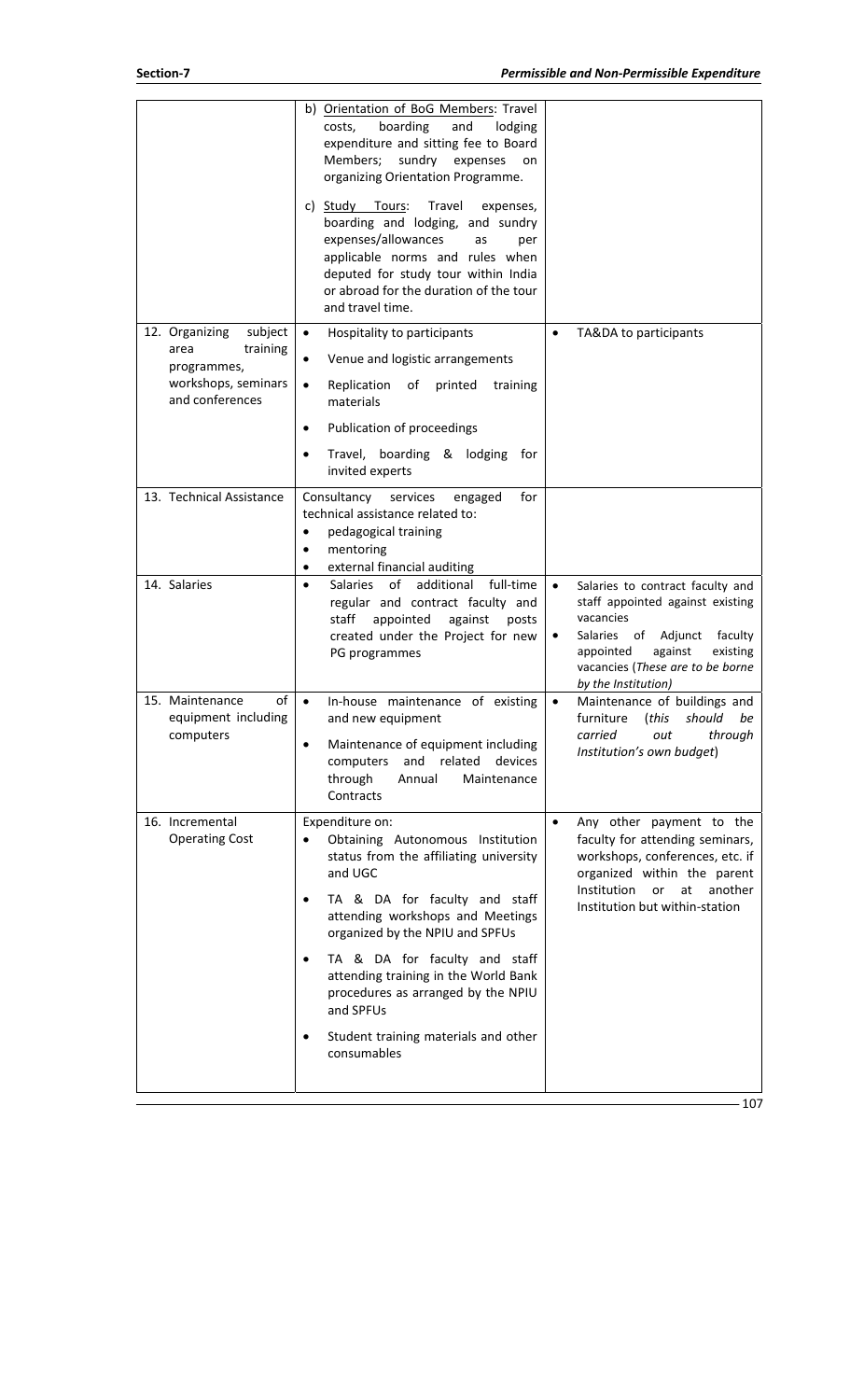| Expenditure on participation by<br>faculty in seminars, conferences,<br>workshops, etc.:<br>Registration<br>fee;<br>travel<br>$\circ$<br>expenses; boarding,<br>lodging,<br>sundry<br>and<br>expenses/<br>allowances as per applicable<br>norms and rules when faculty is<br>deputed outstation to another<br>Institution (within India<br>or<br>abroad) for the duration of the<br>seminar.<br>conference<br><sub>or</sub>                                                                              |  |
|----------------------------------------------------------------------------------------------------------------------------------------------------------------------------------------------------------------------------------------------------------------------------------------------------------------------------------------------------------------------------------------------------------------------------------------------------------------------------------------------------------|--|
| workshop, travel time and the<br>time permitted by the BoG for<br>visits<br>Institutions/<br>to<br>Organizations of interest and<br>relevance to the faculty in the<br>vicinity of the<br>location<br>of<br>seminar,<br>workshop<br><sub>or</sub><br>conference<br>Registration fee;<br>and<br>local<br>$\circ$<br>travel<br>expenses<br>as<br>per<br>applicable norms<br>and rules<br>when participation is within-<br>station but at an Institution<br>other<br>than<br>the<br>employer<br>Institution |  |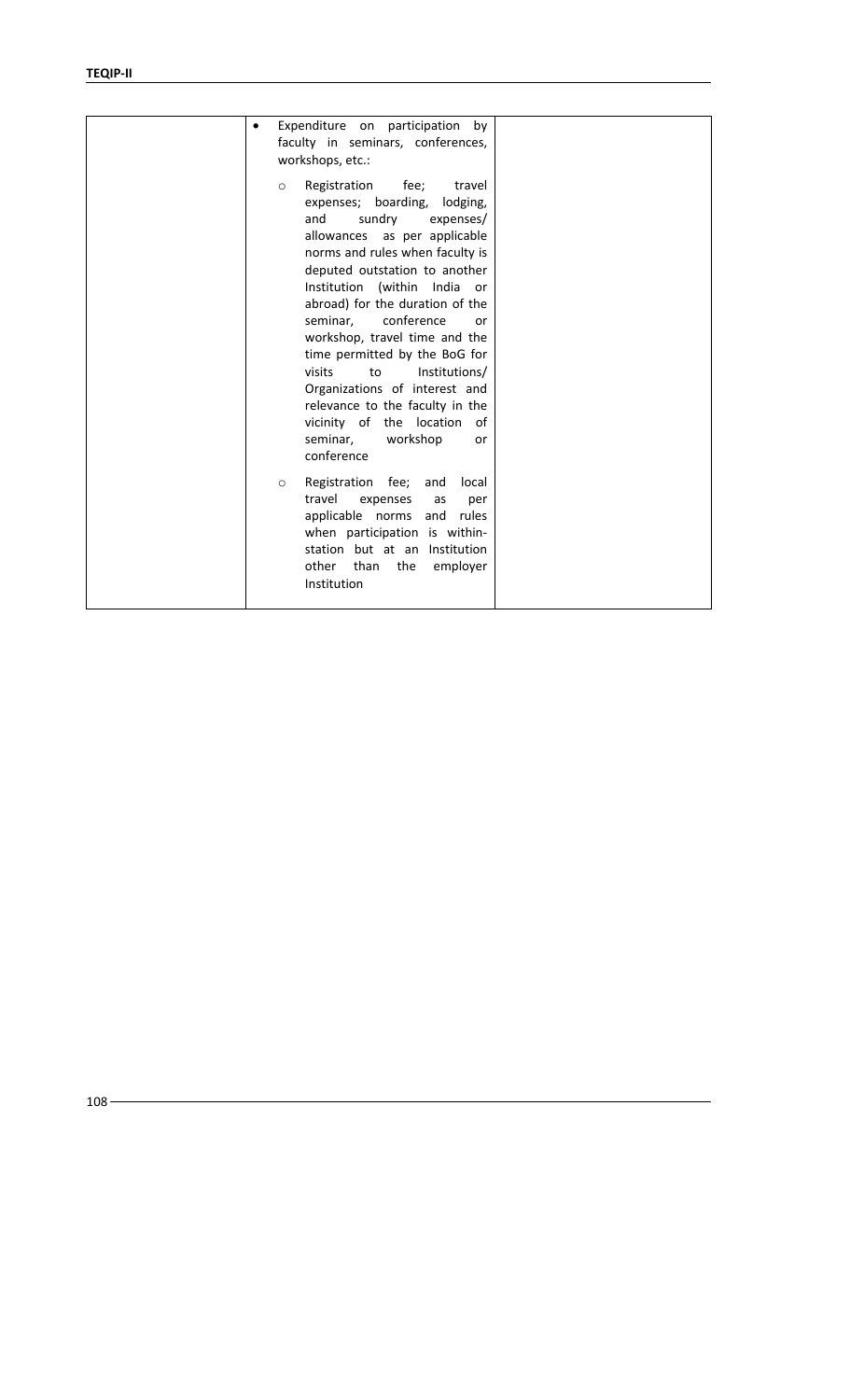## **Table‐19 Permissible38 and Non‐permissible Expenditures for Government Funded and Aided Institutions and Private Unaided Institutions Participating in Sub‐Component 1.2 : Scaling‐up Postgraduate Education and Demand‐Driven Research & Development and Innovation**

| <b>Activity/Category of</b>                   | Government Funded and Aided Institutions <sup>39</sup> and Private Unaided                                                                                                                                                                                                                                                                                                                                                                                                                                                                                            |                                                                                                                                                                                                                                                                   |  |
|-----------------------------------------------|-----------------------------------------------------------------------------------------------------------------------------------------------------------------------------------------------------------------------------------------------------------------------------------------------------------------------------------------------------------------------------------------------------------------------------------------------------------------------------------------------------------------------------------------------------------------------|-------------------------------------------------------------------------------------------------------------------------------------------------------------------------------------------------------------------------------------------------------------------|--|
| <b>Expenditure</b>                            | <b>Institutions</b>                                                                                                                                                                                                                                                                                                                                                                                                                                                                                                                                                   |                                                                                                                                                                                                                                                                   |  |
| Improvement in<br>1.                          | <b>Permitted</b>                                                                                                                                                                                                                                                                                                                                                                                                                                                                                                                                                      | <b>Not Permitted</b>                                                                                                                                                                                                                                              |  |
| teaching, training and<br>learning facilities | Civil Works <sup>40</sup> for:<br>a)<br>refurbishment of<br>existing<br>structures/ spaces to create<br>laboratories<br>for<br>PG<br>new<br>programmes and research<br>reducing<br>environment<br>$\bullet$<br>degradation<br>and complying<br>with EMF (see Civil Works<br>Manual at Appendix-III)                                                                                                                                                                                                                                                                   | Civil Works undertaken for<br>$\bullet$<br>of<br>betterment<br>academic<br>such<br>UG<br>buildings<br>as<br>classrooms;<br>UG<br>existing<br>laboratories,<br>workshops,<br>computer centre and library;<br>constructing new spaces and<br>betterment of hostels, |  |
|                                               | New equipment and furniture <sup>41</sup> for:<br>b)<br>establishing<br>PG<br>new<br><b>laboratories</b><br>for<br>existing<br>programmes<br>laboratories<br>establishing<br>for<br>programmes <sup>42</sup><br>PG<br>in<br>new<br>emerging areas of Engineering<br>and Technology<br>Faculty<br>research<br>and<br>$\bullet$<br>Institutional consultancy work<br>Campus-wide networking of<br>$\bullet$<br>academic and administrative<br>buildings, hostels and faculty<br>residences<br>and<br>enhancing<br>internet facilities<br>Course-specific Software<br>C) | $\bullet$<br>Equipment and furniture for:<br>a)<br>starting new UG<br>programmes, and<br>b)<br>improving hostel<br>facilities other than<br>electronic networking<br>Purchase of vehicles<br>$\bullet$                                                            |  |
|                                               | Modernization and Strengthening<br>d)<br>of Libraries:<br>Procurement of<br>print<br>and<br>$\bullet$<br>digitized books, e-Journals<br>Expenditure for digitization of<br>$\bullet$<br><b>Library Books</b><br><b>Establishment of CD Bank</b><br>Membership of INDEST-AICTE<br>etc.                                                                                                                                                                                                                                                                                 |                                                                                                                                                                                                                                                                   |  |

<sup>38</sup> Expenditure is permissible only for the AICTE approved UG and PG teaching programmes, provided that Goods, Civil Works and Consultancy Services (including Pedagogical Training) are procured in accordance with the procurement methods and procedures given in the Procurement Manual [see Appendix-II] and are not declared ineligible expenditure by

The term Aided Institution also includes Institutions established and operated under Public-Private-Partnership mode.<br>Expenditure for any Civil Work activity will not be admissible if undertaken with co-financing from any

generally limited to about 3% of Institution's project allocation.<br>41 Expenditure for procurement of any equipment and furniture will not be admissible if procured with co-financing from any other<br>41 Source. Total equipmen

provided that admissions to the new programmes are made latest by 2011, more than 50% seats are occupied and there is sufficiency of faculty at all times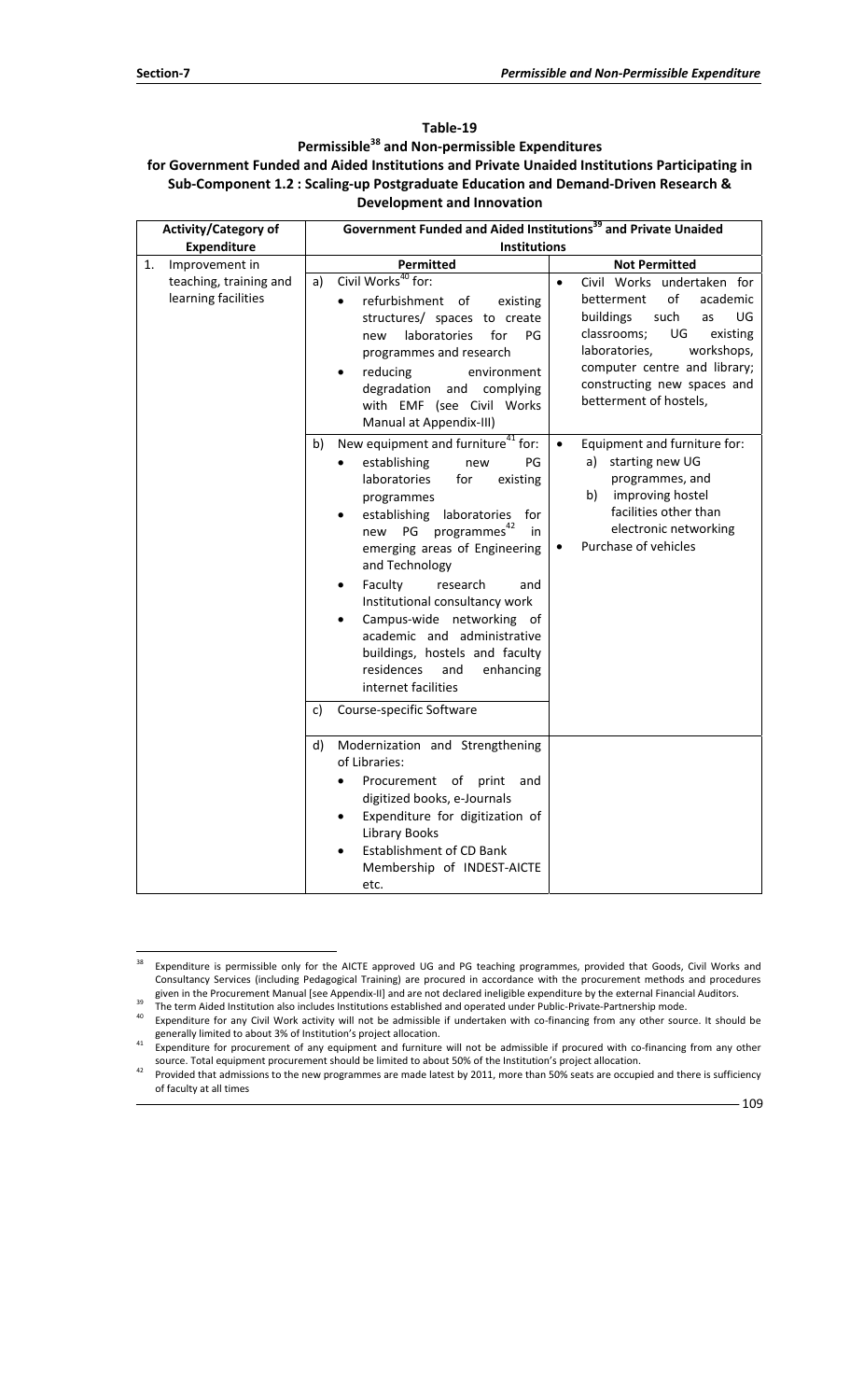| 2. | <b>Providing Teaching</b><br>and Research<br>Assistantships for<br>significantly increasing<br>enrolment in existing<br>and New Masters and<br>Doctoral programmes<br>in Engineering<br><b>Disciplines</b> | $\bullet$<br>$\bullet$                                        | <b>Teaching</b><br>Assistantships<br>and<br>Research Assistantships <sup>43</sup> for non-<br>qualified<br><b>GATE</b><br>Masters<br>and<br>Doctoral students in Engineering<br>disciplines<br>Foreign fellowships not exceeding<br>3 months duration for Doctoral<br>candidates<br>in<br>Engineering<br>disciplines subject to BoG approval<br>on case to case basis                                          | $\bullet$              | Scholarships<br>for<br><b>GATE</b><br>qualified students for Masters<br>and Doctoral programmes are<br>to be secured from Central,<br>State and other agencies                                                                                                                                                                                                                                                   |
|----|------------------------------------------------------------------------------------------------------------------------------------------------------------------------------------------------------------|---------------------------------------------------------------|----------------------------------------------------------------------------------------------------------------------------------------------------------------------------------------------------------------------------------------------------------------------------------------------------------------------------------------------------------------------------------------------------------------|------------------------|------------------------------------------------------------------------------------------------------------------------------------------------------------------------------------------------------------------------------------------------------------------------------------------------------------------------------------------------------------------------------------------------------------------|
| 3. | Research and<br>Development and<br>Institutional<br><b>Consultancy Activities</b>                                                                                                                          | $\bullet$<br>$\bullet$<br>$\bullet$<br>$\bullet$<br>$\bullet$ | Expenditure for:<br>securing sponsored projects and<br>consultancy assignments<br>publication of Research Papers in<br>peer reviewed Journals<br>commercialization of research<br>products<br>patenting of research products<br>Travel<br>cost,<br>hospitality<br>and<br>honorarium paid to Consultant for<br>participation<br>Research<br>in<br>&<br>Development and for delivering<br><b>Expert lectures</b> | $\bullet$<br>$\bullet$ | Fiscal incentives for increased<br>participation<br>in<br>research,<br>sponsored<br>projects<br>and<br>consultancy<br>work<br>(the<br>incentives can, however, be<br>from<br>Institutional<br>given<br>resources including IRG)<br>expenditure<br>All<br>including<br>and<br>meetings<br>travel<br>with<br>imple-<br>associated<br>оf<br>sponsored<br>mentation<br>consultancy<br>and<br>projects<br>assignments |
| 4. | Developing research<br>interest among UG<br>students                                                                                                                                                       | $\bullet$<br>$\bullet$                                        | Fiscal incentive (as per norms<br>approved by the BoG) to students<br>that voluntarily associate with<br>Industry oriented R&D projects<br>Travel cost<br>of<br>students<br>that<br>associate with an Industry for about<br>3-4 weeks during vacations to<br>continue work on R&D projects                                                                                                                     | $\bullet$              | Boarding and lodging and<br>sundry expenses for spending<br>time in Industry.                                                                                                                                                                                                                                                                                                                                    |
| 5. | Resource sharing<br>through collaborative<br>arrangements                                                                                                                                                  | $\bullet$                                                     | Travel expenses; boarding, lodging,<br>and sundry expenses/allowances<br>for faculty visiting Institutions and<br>Industries within India to develop<br>and implement joint projects with<br>well defined deliverables.                                                                                                                                                                                        | $\bullet$              | Any other payment to the<br>faculty for visits to Institutions<br>and<br>industries<br>for<br>joint<br>projects.                                                                                                                                                                                                                                                                                                 |
| 6. | <b>Faculty Qualification</b><br><b>Upgradation as</b><br>planned through TNA                                                                                                                               | $\bullet$<br>$\bullet$                                        | Fees charged for Course work and<br>use of research facilities; and<br>consumables by the Institution<br>(other than the parent Institution)<br>where faculty is enrolled<br>for<br>qualification upgradation either<br>through full-time or part-time or by<br>sandwich joint arrangement<br>Expenses towards Thesis writing<br>and publication of Thesis-based                                               | $\bullet$              | Salary, living expenses and<br>travel expenses of faculty<br>registered for qualification<br>upgradation (on full or part<br>time or by sandwich joint<br>arrangement) either within<br>the parent Institution<br>or<br>through<br>deputation<br>to<br>another Institution                                                                                                                                       |
|    |                                                                                                                                                                                                            | $\bullet$                                                     | <b>Research Papers</b><br>Consumables, if faculty is registered<br>for qualification upgradation<br>on<br>full-time or part-time basis within<br>the parent Institution                                                                                                                                                                                                                                        |                        |                                                                                                                                                                                                                                                                                                                                                                                                                  |

 $43$  $43$  The amounts of Teaching and Research Assistantships will be governed by the norms as prescribed by the UGC/AICTE or the State Governments or by the respective Board of Governors.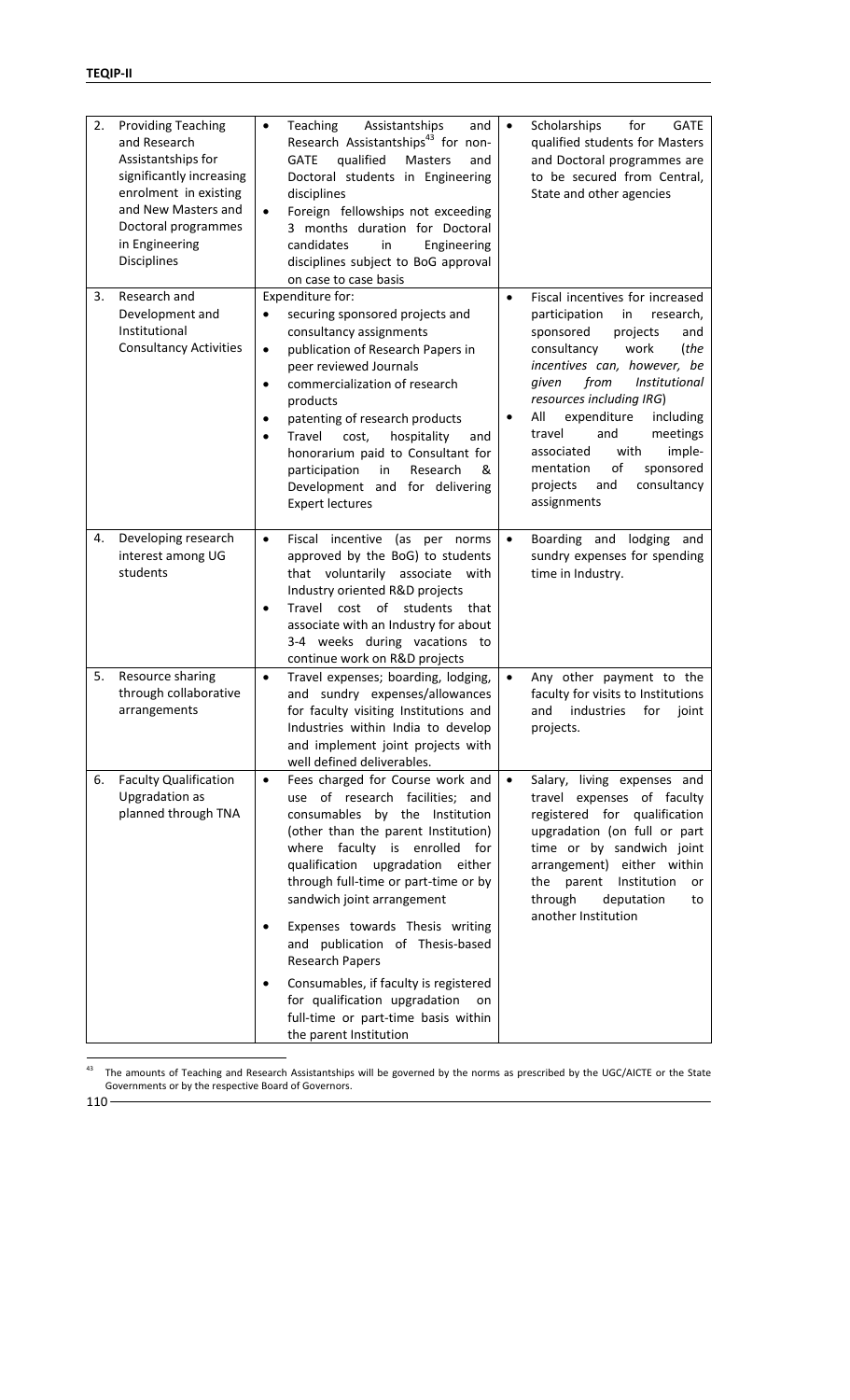| 7.<br>8. | In-house<br><b>Basic</b><br>Pedagogical<br>Training<br>of<br>faculty<br>from<br>engineering disciplines<br>and<br>supporting<br>departments<br>In-house<br>Advanced<br>Pedagogical<br>Training<br>faculty<br>from<br>of<br>engineering disciplines<br>and<br>supporting<br>departments | $\bullet$<br>$\bullet$ | Full fee (training cost + overheads<br>towards travel, boarding, lodging,<br>travel, training materials, etc.)<br>charged by the Training Provider<br>selected by the SPFU<br>(All the payments will be made by<br>SPFU)<br>Full fee (training cost + overheads<br>towards travel, boarding, lodging,<br>travel, training materials, etc.)<br>charged by the Training Provider<br>selected by the SPFU<br>(All the payments will be made by<br>SPFU)                                                                                                                                                                                                                           | $\bullet$<br>$\bullet$ | Any payment to the faculty<br>for attending the training<br>programme<br>Any payment to the faculty<br>for attending the training<br>programme |
|----------|----------------------------------------------------------------------------------------------------------------------------------------------------------------------------------------------------------------------------------------------------------------------------------------|------------------------|--------------------------------------------------------------------------------------------------------------------------------------------------------------------------------------------------------------------------------------------------------------------------------------------------------------------------------------------------------------------------------------------------------------------------------------------------------------------------------------------------------------------------------------------------------------------------------------------------------------------------------------------------------------------------------|------------------------|------------------------------------------------------------------------------------------------------------------------------------------------|
| 9.       | knowledge<br>Subject<br>and<br>research<br>competence<br>upgradation of faculty<br>Engineering<br>from<br>disciplines<br>and<br>supporting<br>departments<br>as<br>planned through TNA                                                                                                 | $\bullet$              | fee;<br>travel<br>Course<br>expenses,<br>boarding and lodging, and sundry<br>expenses / allowances<br>as per<br>applicable norms and rules when<br>faculty is deputed out-station to<br>another Institution (within India or<br>abroad) for the duration of the<br>Course, travel time and the time<br>permitted by the BoG for visits to<br>Institutions/Organizations<br>of<br>interest and relevance to the<br>faculty in the vicinity of the location<br>of training<br>Course fee<br>local<br>and<br>travel<br>expenses as per applicable norms<br>and rules when faculty attends a<br>Course<br>in-station but at an<br>Institution other than the parent<br>Institution | $\bullet$              | Any other payment to the<br>faculty for attending<br>the<br>Course                                                                             |
|          | 10. Training of technical<br>support staff                                                                                                                                                                                                                                             | $\bullet$              | Course<br>fee;<br>travel<br>expenses;<br>boarding, lodging,<br>sundry<br>and<br>expenses/allowances<br>as<br>per<br>applicable norms and rules when<br>the technical support<br>staff is<br>deputed outstation to<br>another<br>Institution/Organization<br>within<br>India and travel time<br>fee<br>and<br>Course<br>local<br>travel<br>expenses as per applicable norms<br>and rules when training is attended<br>in-station but at an Institution other<br>than the parent Institution                                                                                                                                                                                     | $\bullet$              | Any other payment to the<br>staff for attending the training<br>programme                                                                      |
|          | 11. Industry-Institute-<br>Interaction (I-I-I)                                                                                                                                                                                                                                         | $\bullet$              | Travel<br>cost,<br>hospitality<br>and<br>honorarium<br>paid<br>to<br>Industry<br>for<br>personnel<br>participation<br>in.<br>Curriculum Development / revision<br>/ restructuring, student assessment<br>and Institutional bodies, and for<br>delivering Expert lectures<br>Expenditure for increasing<br>$I-I-I$<br>through PSAG                                                                                                                                                                                                                                                                                                                                              | $\bullet$              | Honorarium<br>faculty<br>to<br>member In-charge of I-I-I-<br>activity (It can be provided<br>from Institution's IRG).<br>111                   |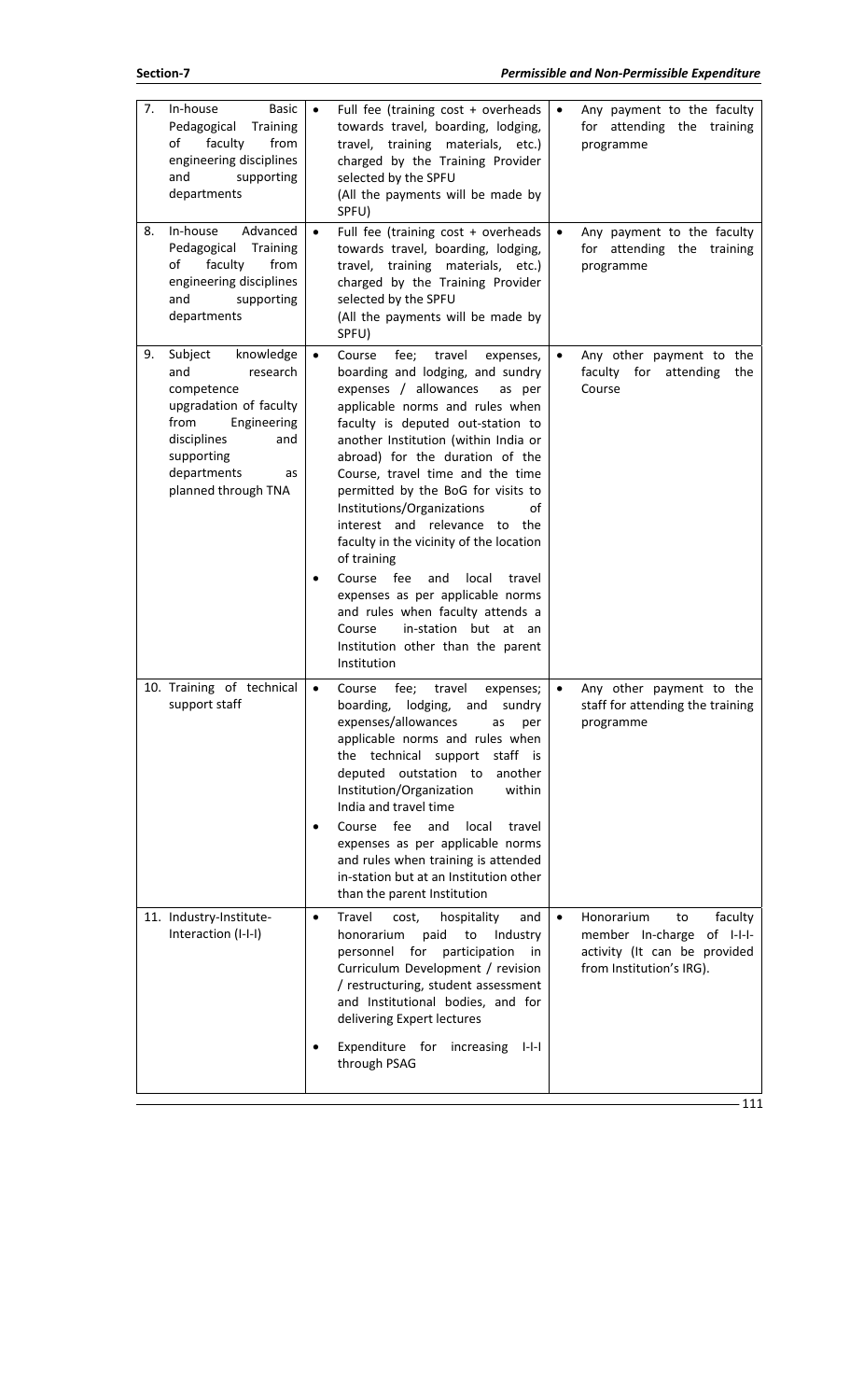| 12. Institutional Reforms                                                       | Expenditure<br>towards<br>inviting<br>$\bullet$<br>industries (excluding travel cost and<br>lodging<br>boarding)<br>for<br>campus<br>interviews and hospitality during<br>campus interviews<br>tutoring<br>Arranging<br>by Industry<br>Experts to prepare students for on-<br>and off-campus job interviews<br>a) Curricular Reforms:<br>travel cost, hospitality and<br>honorarium paid to Industry<br>personnel for participation in<br>Curriculum<br>Development/<br>revision/restructure<br>and<br><b>Curricular Reforms;</b>   |           |                                                                                                                                                                                                                                 |
|---------------------------------------------------------------------------------|-------------------------------------------------------------------------------------------------------------------------------------------------------------------------------------------------------------------------------------------------------------------------------------------------------------------------------------------------------------------------------------------------------------------------------------------------------------------------------------------------------------------------------------|-----------|---------------------------------------------------------------------------------------------------------------------------------------------------------------------------------------------------------------------------------|
|                                                                                 | sundry expenditure on holding<br>meetings of the concerned<br>Committees.                                                                                                                                                                                                                                                                                                                                                                                                                                                           |           |                                                                                                                                                                                                                                 |
|                                                                                 | b) Incentives to Faculty for Continuing<br>Education Programmes, Consultancy<br>and R&D:<br>honorarium for organizing and<br>$\bullet$<br>administering CE programmes<br>honorarium<br>for<br>delivering<br>$\bullet$<br>lectures and training<br>in CE<br>programmes as per<br>norms<br>decided by the BoG                                                                                                                                                                                                                         | $\bullet$ | Fiscal incentives for increased<br>participation<br>Research,<br>in<br>sponsored<br>projects<br>and<br>consultancy<br>work<br>(the<br>incentives can, however, be<br>from<br>Institutional<br>given<br>resources including IRG) |
|                                                                                 | Accreditation: Accreditation fee to<br>c)<br>NBA/NAAC.                                                                                                                                                                                                                                                                                                                                                                                                                                                                              | $\bullet$ | Any payment to Accreditation<br>Committee Members in cash<br>or kind                                                                                                                                                            |
| 13. Academic Support for<br><b>Weak Students</b><br>through Finishing<br>School | Honorarium to faculty and staff for<br>$\bullet$<br>taking bridge courses, remedial<br>classes<br>teaching<br>and<br>skill<br>development training<br>faculty,<br>Honorarium<br>to<br>staff,<br>Honorarium, TA and DA to outside<br>Experts for specialized training in<br>soft<br>components<br>including<br>communication-presentation skills                                                                                                                                                                                     | $\bullet$ | Cost towards the boarding<br>and lodging of students for<br>attending the Finishing School                                                                                                                                      |
| 14. Institutional<br>Management Capacity<br>Enhancement                         | a) Training of Institution Officials and<br>Senior Faculty:<br>• Course fee; travel<br>expenses,<br>boarding and lodging, and sundry<br>expenses/allowances<br>as per<br>applicable norms and rules when<br>deputed out-station to another<br>Institution<br>(within<br>India<br>or<br>abroad) for the duration of the<br>Course, travel time and the time<br>permitted by the BoG for visits to<br>Institutions/<br>Organizations<br>οf<br>interest and relevance to the<br>faculty in the vicinity of the<br>location of training |           | Any other payment to the<br>officials and senior faculty for<br>attending the Course                                                                                                                                            |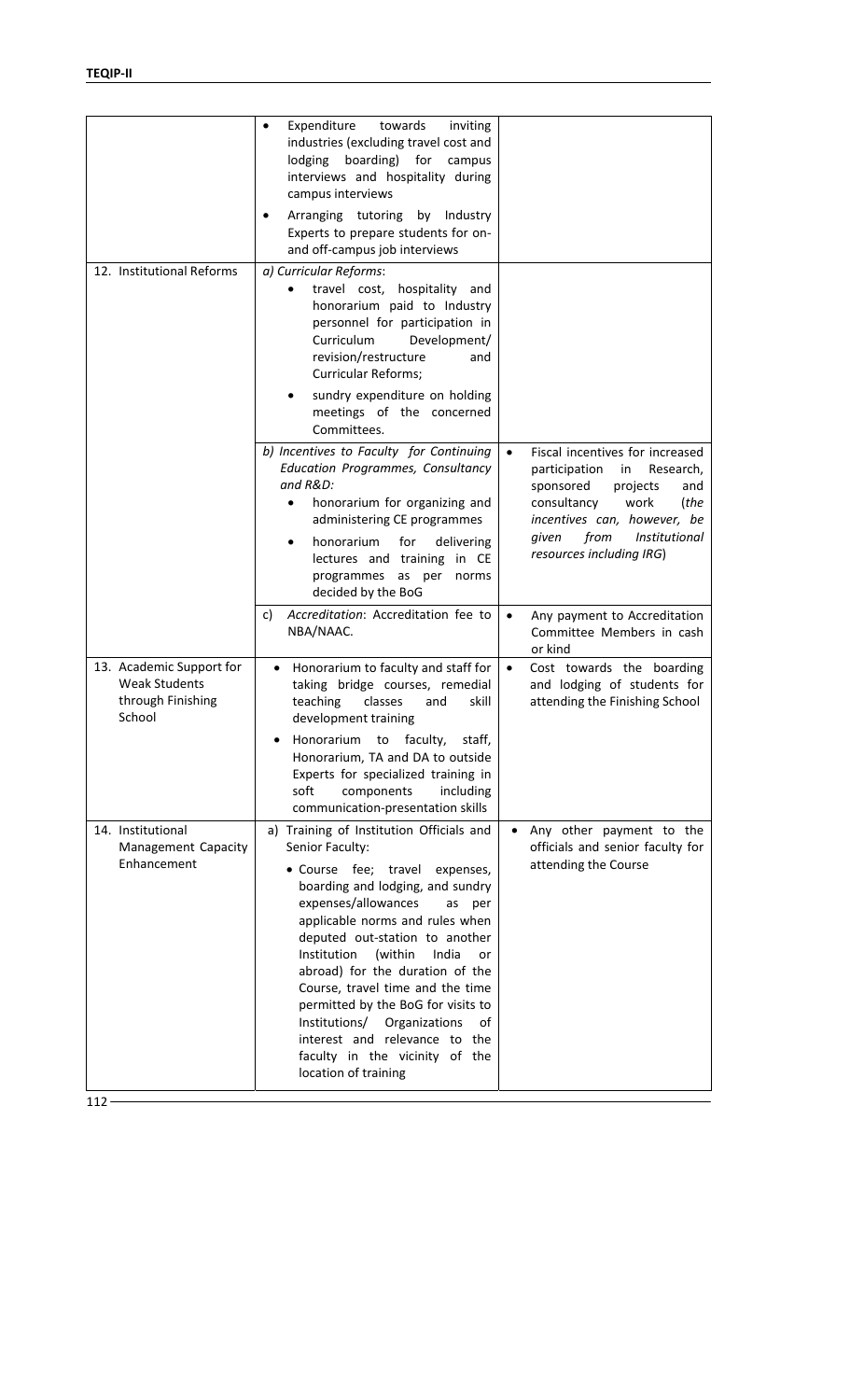|                                                              | Trainer's fee and overheads;<br>sundry expenditure<br>and<br>-it<br>training programmes organized<br>within the parent Institution.                                                                                                                                                                                                                                                                                                                    |                                                                                                                                                                                                                                           |
|--------------------------------------------------------------|--------------------------------------------------------------------------------------------------------------------------------------------------------------------------------------------------------------------------------------------------------------------------------------------------------------------------------------------------------------------------------------------------------------------------------------------------------|-------------------------------------------------------------------------------------------------------------------------------------------------------------------------------------------------------------------------------------------|
|                                                              | Orientation of BoG<br>Members:<br>b)<br>Travel costs, boarding and lodging<br>expenditure and sitting fee to<br>Board Members; sundry expenses<br>Orientation<br>organizing<br>on<br>Programme.<br>Study Tours: Travel expenses,<br>C)<br>boarding and lodging, and sundry<br>expenses/allowances<br>as<br>per<br>applicable norms and rules when<br>deputed for study tour within India<br>or abroad for the duration of the<br>tour and travel time. |                                                                                                                                                                                                                                           |
| subject<br>15. Organizing                                    | Hospitality to participants<br>$\bullet$                                                                                                                                                                                                                                                                                                                                                                                                               | TA&DA to participants<br>$\bullet$                                                                                                                                                                                                        |
| training<br>area<br>programmes,                              | Venue and logistic arrangements<br>$\bullet$<br>Replication of printed<br>training<br>$\bullet$                                                                                                                                                                                                                                                                                                                                                        |                                                                                                                                                                                                                                           |
| workshops, seminars                                          | materials                                                                                                                                                                                                                                                                                                                                                                                                                                              |                                                                                                                                                                                                                                           |
| and conferences                                              | Publication of proceedings<br>$\bullet$                                                                                                                                                                                                                                                                                                                                                                                                                |                                                                                                                                                                                                                                           |
|                                                              | Travel, boarding & lodging for<br>$\bullet$<br>invited Experts                                                                                                                                                                                                                                                                                                                                                                                         |                                                                                                                                                                                                                                           |
| 16. Technical Assistance                                     | Consultancy<br>for<br>services<br>engaged                                                                                                                                                                                                                                                                                                                                                                                                              |                                                                                                                                                                                                                                           |
|                                                              | technical assistance related to:                                                                                                                                                                                                                                                                                                                                                                                                                       |                                                                                                                                                                                                                                           |
|                                                              | procurement of Civil Works and<br>$\bullet$<br>equipment<br>pedagogical training<br>$\bullet$<br>mentoring<br>٠<br>hand-holding<br>for<br>project<br>$\bullet$<br>implementation as required<br>by<br>weak Institutions<br>external financial auditing                                                                                                                                                                                                 |                                                                                                                                                                                                                                           |
| 17. Salaries                                                 | additional full-time<br>of<br><b>Salaries</b><br>$\bullet$<br>regular and contract faculty and<br>staff<br>appointed<br>against<br>posts<br>created under the Project                                                                                                                                                                                                                                                                                  | Salaries to contract faculty<br>$\bullet$<br>and staff appointed against<br>existing vacancies<br>Salaries of Adjunct faculty<br>$\bullet$<br>against<br>appointed<br>existing<br>vacancies (These are to be<br>borne by the Institution) |
| of<br>18. Maintenance<br>equipment<br>including<br>computers | In-house maintenance of existing<br>$\bullet$<br>and new equipment<br>Maintenance<br>equipment<br>of<br>$\bullet$<br>including computers and related<br>devices and assets provided under<br>Project<br>through<br>the<br>Annual<br><b>Maintenance Contracts</b>                                                                                                                                                                                       | Maintenance of buildings and<br>$\bullet$<br>furniture<br>(this should be<br>carried<br>through<br>out<br>Institution's own budget)                                                                                                       |
| 19. Incremental Operating<br>Cost                            | Expenditure on:<br><b>BoG</b><br>other<br>Committee<br>and<br>$\bullet$<br><b>Meetings</b><br>TA & DA for faculty and staff<br>$\bullet$<br>attending workshops and Meetings<br>organized by the NPIU and SPFUs                                                                                                                                                                                                                                        | Any other payment to the<br>$\bullet$<br>faculty for attending seminars,<br>workshops, conferences, etc.<br>if organized within the parent<br>Institution<br>another<br>at<br>or<br>Institution but within-station                        |
|                                                              |                                                                                                                                                                                                                                                                                                                                                                                                                                                        |                                                                                                                                                                                                                                           |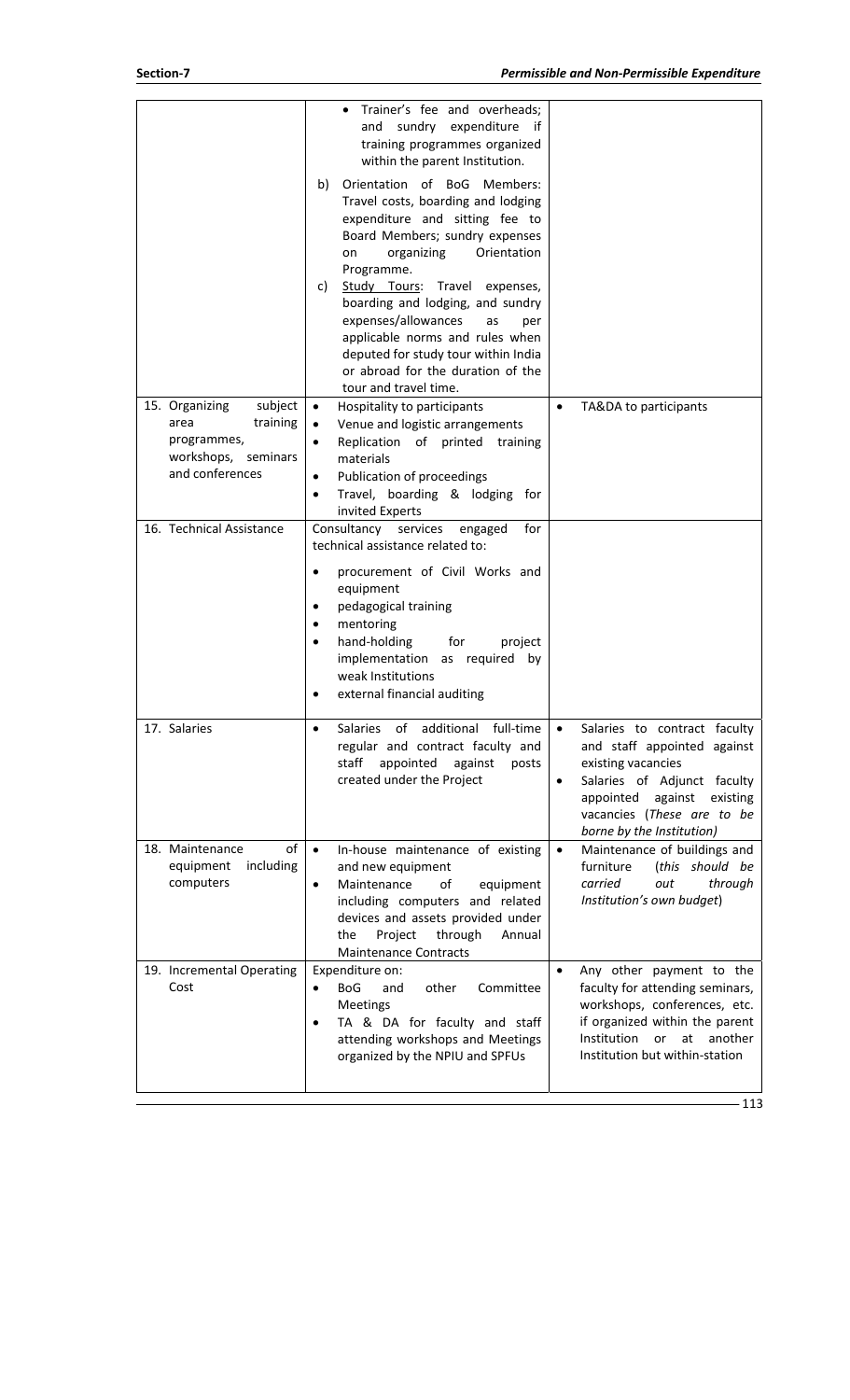| TA & DA for faculty and staff<br>٠<br>attending training in the World<br>Bank procedures as arranged by the<br><b>NPIU and SPFUs</b><br>for<br>Contract<br>fee<br>outsourced<br>٠<br>services<br>Student training materials and<br>$\bullet$<br>other consumables<br>Occasional hiring of vehicles for<br>$\bullet$<br>project related work only<br>Office<br>operation<br>including<br>$\bullet$<br>electronic<br>stationery,<br>postage,<br>communication,<br>telephone,<br>electricity, water, etc.<br>Expenditure on participation by<br>٠<br>faculty in seminars, conferences,<br>workshops, etc.: |  |
|---------------------------------------------------------------------------------------------------------------------------------------------------------------------------------------------------------------------------------------------------------------------------------------------------------------------------------------------------------------------------------------------------------------------------------------------------------------------------------------------------------------------------------------------------------------------------------------------------------|--|
| Registration<br>fee;<br>travel<br>$\circ$<br>expenses; boarding, lodging,<br>sundry<br>and<br>expenses/<br>allowances as per applicable<br>norms and rules when faculty<br>deputed<br>outstation<br>is<br>to<br>Institution<br>another<br>(within<br>India or abroad) for the<br>of<br>the<br>duration<br>seminar,<br>conference or workshop, travel<br>time and the time permitted by<br><b>BoG</b><br>for<br>visits<br>the<br>to<br>Institutions/ Organizations of<br>interest and relevance to the<br>faculty in the vicinity of the<br>location of seminar, workshop<br>or conference               |  |
| Registration fee; and<br>local<br>O<br>travel<br>expenses<br>per<br>as<br>applicable norms<br>and<br>rules<br>when participation is within-<br>station but at an<br>Institution<br>other<br>than<br>the<br>employer<br>Institution                                                                                                                                                                                                                                                                                                                                                                      |  |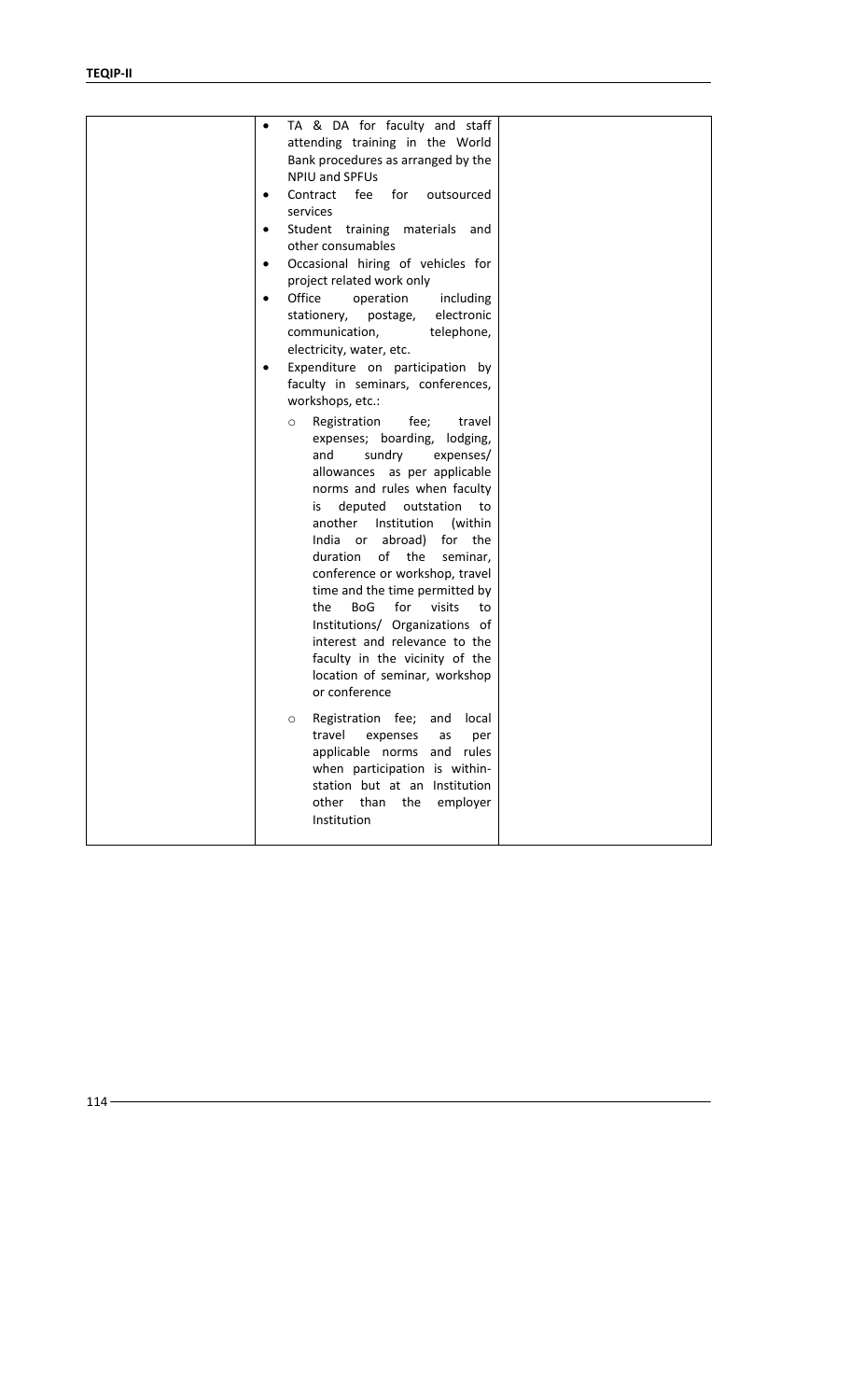$\overline{a}$ 

|    | <b>Activity/Category of</b>                                                                                                                                                       | Government Funded and Aided Institutions <sup>45</sup> and Private Unaided                                                                                                                                                                                                                                              |           |                                                                                                                                                                                                                                                |  |
|----|-----------------------------------------------------------------------------------------------------------------------------------------------------------------------------------|-------------------------------------------------------------------------------------------------------------------------------------------------------------------------------------------------------------------------------------------------------------------------------------------------------------------------|-----------|------------------------------------------------------------------------------------------------------------------------------------------------------------------------------------------------------------------------------------------------|--|
|    | <b>Expenditure</b>                                                                                                                                                                | <b>Institutions</b>                                                                                                                                                                                                                                                                                                     |           |                                                                                                                                                                                                                                                |  |
|    | 1. Improvement in                                                                                                                                                                 | Permitted                                                                                                                                                                                                                                                                                                               |           | <b>Not Permitted</b>                                                                                                                                                                                                                           |  |
|    | teaching, training and<br>learning facilities                                                                                                                                     | Civil Works for:<br>$\bullet$<br>refurbishment of existing<br>structures/ spaces to create new<br>laboratories for thematic<br>research<br>reducing environment<br>$\bullet$<br>degradation and complying with<br>EMF (see Civil Works Manual at<br>Appendix-III).                                                      | $\bullet$ | Civil Works undertaken for<br>betterment of academic<br>buildings<br>such<br>as<br>classrooms;<br>existing<br>laboratories,<br>workshops,<br>and<br>computer<br>centres<br>libraries; constructing new<br>spaces and betterment of<br>hostels, |  |
|    |                                                                                                                                                                                   | New equipment and furniture <sup>46</sup> for<br>$\bullet$<br>laboratories for thematic research                                                                                                                                                                                                                        | $\bullet$ | Equipment and furniture<br>for: (a) starting new UG<br>and PG programmes, and<br>improving<br>hostel<br>(b)<br>facilities<br>Purchase of vehicles                                                                                              |  |
|    |                                                                                                                                                                                   | Establishment<br>of<br>knowledge<br>$\bullet$<br>a<br>resource centre (library):<br>digitized<br>Print<br>and<br>Books,<br>$\circ$<br>e-Journals and reference material<br>Electronic equipment for storage<br>$\circ$<br>and dissemination through web<br>Procurement of furniture<br>$\circ$                          |           |                                                                                                                                                                                                                                                |  |
|    | 2. Providing additional<br>Assistantships for<br>enrolment in Masters<br>and Doctoral<br>programmes in topics<br>linked to economic or<br>societal needs in the<br>thematic areas | Teaching Assistantships and Research<br>$\bullet$<br>Assistantships <sup>47</sup><br>for<br>non-GATE<br>qualified<br>Masters<br>Doctoral<br>and<br>students<br>Foreign fellowships not exceeding 3<br>$\bullet$<br>months<br>duration<br>for<br>Doctoral<br>candidates subject to BoG approval<br>on case-to-case basis | $\bullet$ | Scholarships<br>for<br><b>GATE</b><br>qualified<br>for<br>students<br>Masters<br>and<br>Doctoral<br>programmes are to be<br>secured<br>from<br>Central,<br>State and other agencies                                                            |  |
| 3. | National / International<br>collaboration for<br>Research and<br>Development activities<br>with Academic and<br>R & D organizations.                                              | Expenditure for:<br>securing sponsored<br>$\bullet$<br>projects<br>and<br>consultancy assignments<br>publication of research papers in peer<br>$\bullet$<br>reviewed Journals<br>commercialization<br>of<br>research<br>$\bullet$<br>products<br>patenting of research products<br>$\bullet$                            | $\bullet$ | Fiscal<br>incentives<br>for<br>increased participation in<br>research,<br>sponsored<br>projects and consultancy<br>work (the incentives can,<br>however, be given from<br>Institutional<br>resources<br>including IRG)                         |  |

### **Table‐19 (a) Permissible44 and Non‐permissible Expenditures under the Additional Grant for activities of Centre of Excellence**

<sup>&</sup>lt;sup>44</sup> Expenditure is permissible only for the AICTE approved UG and PG teaching Programmes, provided that Goods, Civil Works and Consultancy Services (including Pedagogical Training) are procured in accordance with the procurement methods and procedures given in the Procurement Manual [see Appendix-II] and are not declared ineligible expenditure by the external Financial Auditors.<br><sup>45</sup> The term Aided Institution also includes institutions established and operated under Public-

source. Total equipment procurement should be limited to about 50% of the institution's project allocation.<br>The amounts of Teaching and Research Assistantships will be governed by the norms as prescribed by the UGC/AICTE o

Governments or by the respective Board of Governors.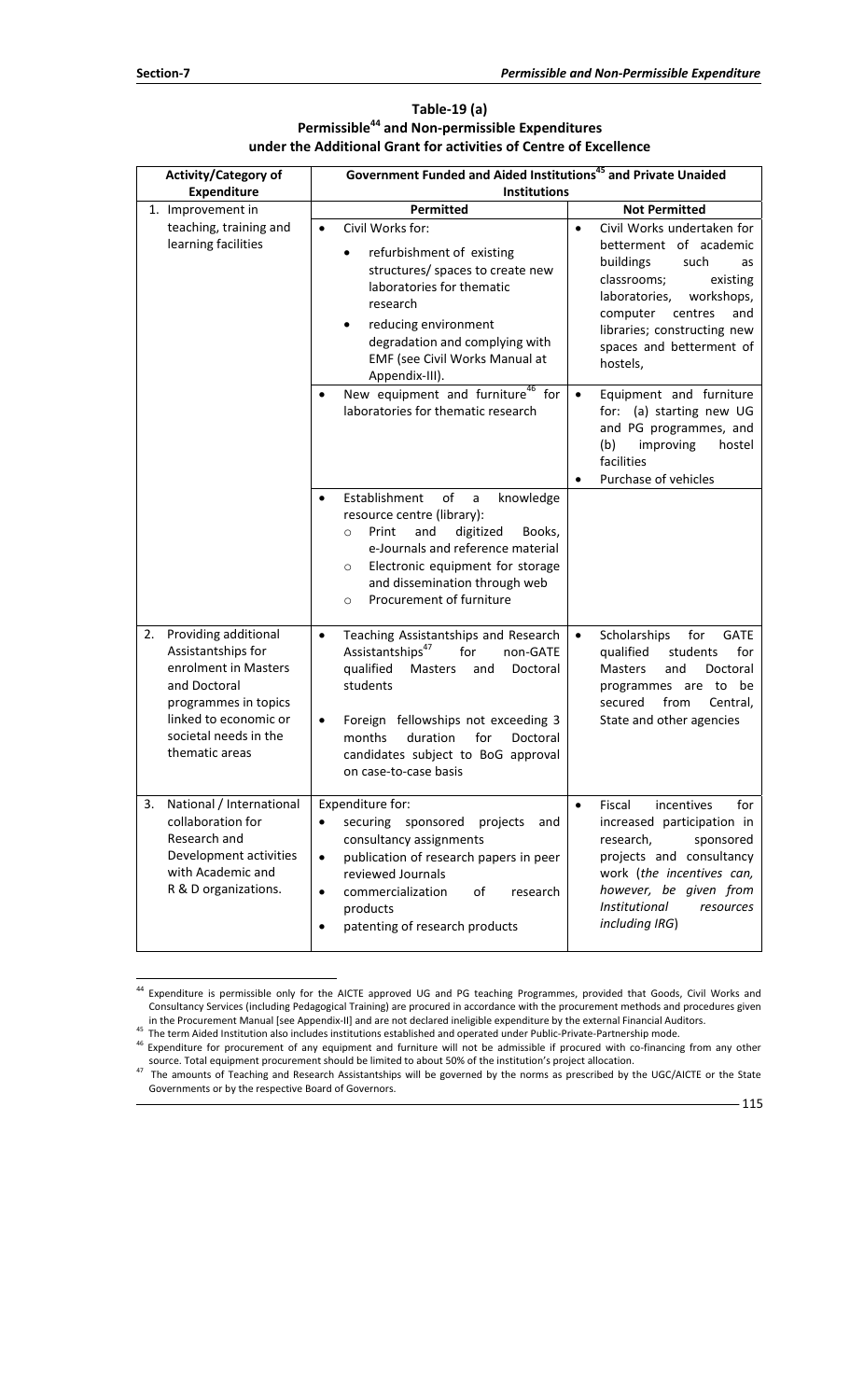|                                                                                                                      | cost,<br>hospitality<br>Travel<br>and<br>$\bullet$<br>honorarium paid to consultant for<br>Research<br>participation<br>in<br>&<br>Development<br>delivering<br>and<br>for<br>expert lectures<br>Travel expenses; boarding, lodging,<br>$\bullet$<br>and sundry expenses/allowances for<br>faculty visiting Institutions within<br>India and abroad to develop and<br>implement joint projects with well<br>defined deliverables.                                                                                                                                                                                                                             | All expenditure including<br>travel<br>and<br>meetings<br>with<br>associated<br>implementation<br>οf<br>sponsored<br>projects<br>and<br>consultancy assignments<br>Any other payment to the<br>faculty<br>for<br>visits<br>to<br>Institutions<br>joint<br>for<br>projects. |
|----------------------------------------------------------------------------------------------------------------------|---------------------------------------------------------------------------------------------------------------------------------------------------------------------------------------------------------------------------------------------------------------------------------------------------------------------------------------------------------------------------------------------------------------------------------------------------------------------------------------------------------------------------------------------------------------------------------------------------------------------------------------------------------------|----------------------------------------------------------------------------------------------------------------------------------------------------------------------------------------------------------------------------------------------------------------------------|
| <b>Collaboration with</b><br>4.<br>Industry for applicable<br>research and product<br>development                    | Travel expenses; boarding, lodging, and<br>$\bullet$<br>sundry expenses/allowances for faculty<br>visiting Industries within India and<br>abroad to develop and implement joint<br>projects with well defined deliverables.<br>commercialization of research products<br>patenting of research products<br>٠                                                                                                                                                                                                                                                                                                                                                  | Any other payment to the<br>$\bullet$<br>faculty<br>for<br>visits<br>to<br>industries<br>for<br>joint<br>projects.                                                                                                                                                         |
| Faculty training for<br>5.<br>enhancing research<br>competence in<br>thematic areas, both<br>within India and abroad | Course fee; travel expenses, boarding<br>$\bullet$<br>and lodging, and sundry expenses<br>/allowances as per applicable norms<br>and rules when faculty is deputed<br>out-station to another Institution<br>(within India or abroad) for the<br>duration of the Course, travel time<br>and the time permitted by the BoG<br>for visits to Institutions/Organizations<br>of interest and relevance to the<br>faculty in the vicinity of the location<br>of training<br>Course fee and local travel expenses<br>as per applicable norms and rules<br>when faculty attends a course<br>in-<br>station but at an Institution other<br>than the parent Institution | Any other payment to the<br>faculty for attending the<br>Course                                                                                                                                                                                                            |
| Training of technical<br>6.<br>support staff                                                                         | Course fee; travel expenses; boarding,<br>$\bullet$<br>and<br>sundry<br>lodging,<br>expenses<br>/allowances as per applicable norms<br>and rules when the technical support<br>staff is deputed outstation to another<br>Institution/ Organization within India<br>and travel time<br>Course fee and local travel expenses<br>٠<br>as per applicable norms and rules<br>when training is attended in-station<br>but at an Institution other than the<br>parent Institution                                                                                                                                                                                    | Any other payment to the<br>$\bullet$<br>staff for attending the<br>training programme                                                                                                                                                                                     |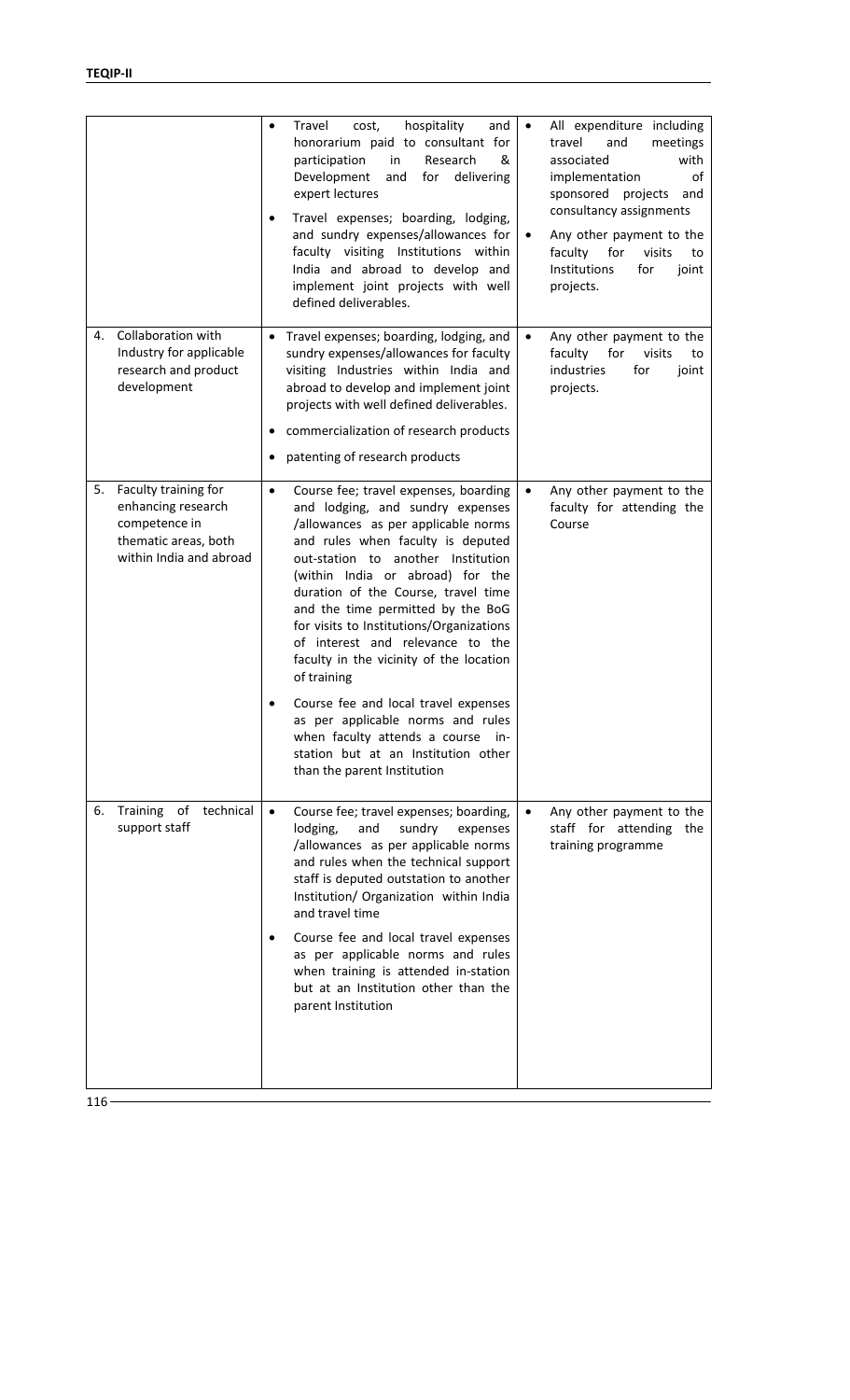| 7.<br>Organizing<br>thematic<br>training<br>area<br>programmes,<br>workshops,<br>seminars<br>and conferences | Hospitality to participants<br>$\bullet$<br>Venue and logistic arrangements<br>$\bullet$<br>Replication<br>of<br>printed<br>training<br>$\bullet$<br>materials<br>Publication of proceedings<br>$\bullet$<br>Travel, boarding & lodging for invited<br>$\bullet$<br>Experts                                                                                                                                                                                                                                                                                                                                                                                                                                                                                                                                                                                                                                                                                                                                                                                                                                  | TA&DA to participants<br>$\bullet$                                                                                                                                                                                                         |
|--------------------------------------------------------------------------------------------------------------|--------------------------------------------------------------------------------------------------------------------------------------------------------------------------------------------------------------------------------------------------------------------------------------------------------------------------------------------------------------------------------------------------------------------------------------------------------------------------------------------------------------------------------------------------------------------------------------------------------------------------------------------------------------------------------------------------------------------------------------------------------------------------------------------------------------------------------------------------------------------------------------------------------------------------------------------------------------------------------------------------------------------------------------------------------------------------------------------------------------|--------------------------------------------------------------------------------------------------------------------------------------------------------------------------------------------------------------------------------------------|
| 8.<br>Salaries                                                                                               | Salaries of additional full-time regular<br>$\bullet$<br>contract<br>faculty<br>staff<br>and<br>and<br>appointed against posts created for<br>the CoE                                                                                                                                                                                                                                                                                                                                                                                                                                                                                                                                                                                                                                                                                                                                                                                                                                                                                                                                                        | Salaries to contract faculty<br>$\bullet$<br>staff<br>and<br>appointed<br>against existing vacancies<br>Salaries of Adjunct faculty<br>$\bullet$<br>appointed against existing<br>vacancies (These are to be<br>borne by the Institution)  |
| οf<br>Maintenance<br>9.<br>equipment<br>including<br>computers                                               | $\bullet$<br>In-house maintenance of existing and<br>new equipment<br>Maintenance of equipment including<br>$\bullet$<br>related<br>devices<br>computers<br>and<br>through<br>Annual<br>Maintenance<br>Contracts                                                                                                                                                                                                                                                                                                                                                                                                                                                                                                                                                                                                                                                                                                                                                                                                                                                                                             | Maintenance of buildings<br>$\bullet$<br>and furniture (this should<br>be carried out through<br>Institution's own budget)                                                                                                                 |
| Incremental<br>10.<br><b>Operating Cost</b>                                                                  | Expenditure on:<br>Contract fee for outsourced services<br>$\bullet$<br>Office operation including stationery,<br>$\bullet$<br>postage, electronic communication,<br>telephone, electricity, water, etc.<br>Expenditure<br>on<br>Participation<br>by<br>٠<br>faculty in<br>seminars, conferences,<br>workshops, etc.:<br>Registration fee; travel expenses;<br>$\circ$<br>boarding, lodging, and sundry<br>expenses /allowances<br>as per<br>applicable norms and rules when<br>faculty is deputed outstation to<br>another Institution (within India<br>or abroad) for the duration of the<br>conference<br>seminar,<br>or<br>workshop, travel time and the<br>time permitted by the BoG for<br>visits<br>to<br>Institutions/<br>Organizations of interest and<br>relevance to the faculty in the<br>vicinity<br>of<br>location<br>of<br>the<br>seminar, workshop or conference<br>Registration fee; and local travel<br>$\circ$<br>expenses as per applicable norms<br>and rules when participation is<br>within-station<br>but<br>at<br>an<br>Institution<br>other<br>than<br>the<br>employer Institution | Any other payment to the<br>$\bullet$<br>faculty<br>for<br>attending<br>workshops,<br>seminars,<br>conferences,<br>etc.<br>if<br>within<br>organized<br>the<br>parent Institution or at<br>another<br>Institution<br>but<br>within-station |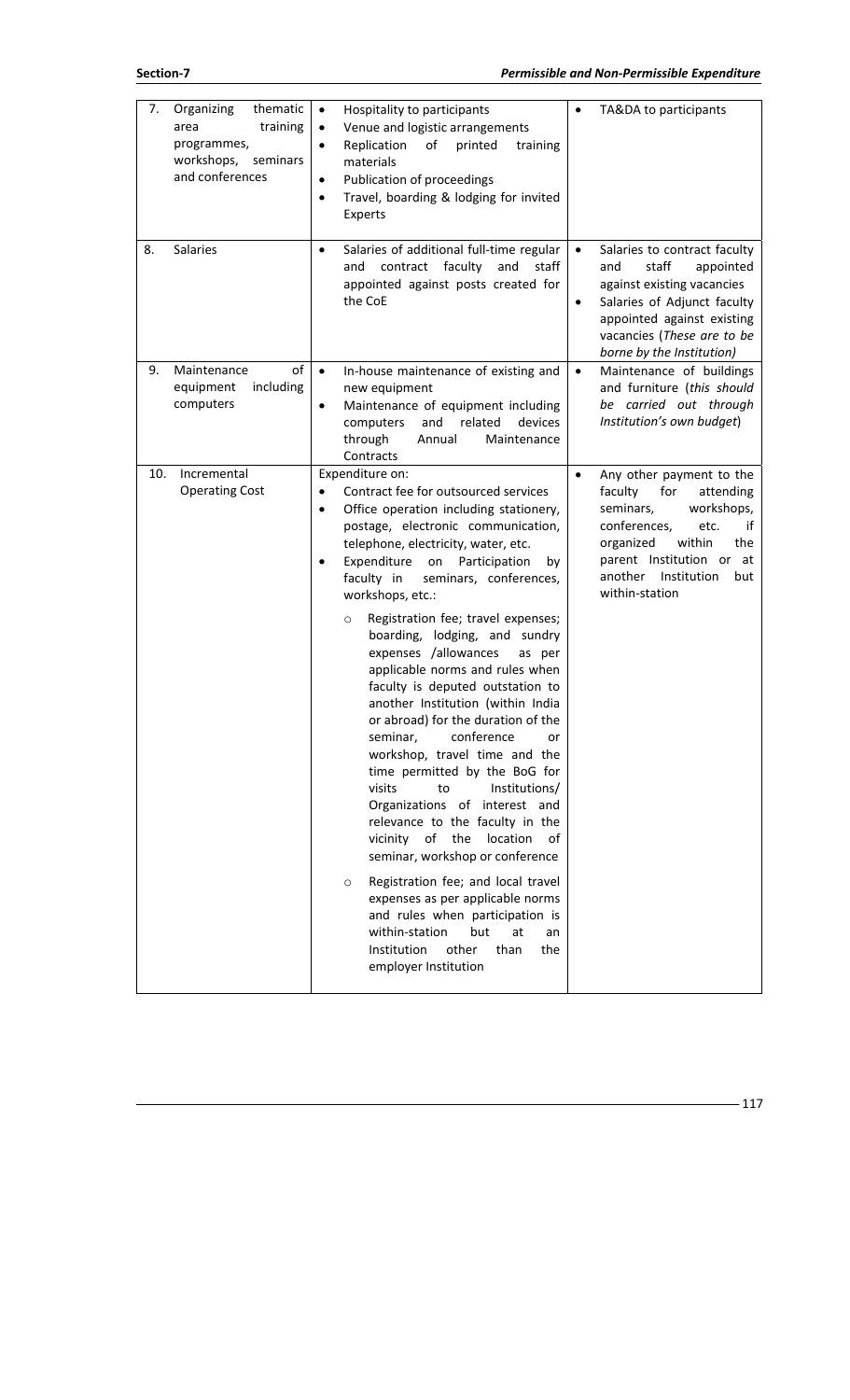| <b>Activity/ Expenditure</b><br>Category                                                                                             | Permitted                                                                                                                                                                                                                                                                                                                                                                                                                                                                                                                                                                                        | <b>Not Permitted</b>                                                                                                                                                                                                                                                                              |
|--------------------------------------------------------------------------------------------------------------------------------------|--------------------------------------------------------------------------------------------------------------------------------------------------------------------------------------------------------------------------------------------------------------------------------------------------------------------------------------------------------------------------------------------------------------------------------------------------------------------------------------------------------------------------------------------------------------------------------------------------|---------------------------------------------------------------------------------------------------------------------------------------------------------------------------------------------------------------------------------------------------------------------------------------------------|
| Civil Works<br>1.                                                                                                                    | Refurbishment of office building<br>$\bullet$                                                                                                                                                                                                                                                                                                                                                                                                                                                                                                                                                    |                                                                                                                                                                                                                                                                                                   |
| 2.<br>Equipment and<br>Furniture                                                                                                     | All equipment and furniture required<br>$\bullet$<br>for an efficient and modern offices of<br><b>NPIU</b><br>National<br>the<br>and<br>Project<br>Directorate                                                                                                                                                                                                                                                                                                                                                                                                                                   |                                                                                                                                                                                                                                                                                                   |
| Training of senior and<br>3.<br>support staff of NPIU in<br>functional areas                                                         | <b>Joint Review Missions</b><br>$\bullet$<br>Training programmes for Officials from<br>$\bullet$<br>SPFU<br>Course fee; travel expenses; boarding,<br>$\bullet$<br>lodging,<br>and<br>sundry<br>expenses/allowances as per applicable<br>norms and rules when the NPIU staff is<br>deputed<br>outstation<br>another<br>to<br>Institution/Organization<br>within India<br>and travel time<br>Course fee and local travel expenses as<br>٠<br>per applicable norms and rules when<br>training is attended in-station but at an<br>Institution/Organization<br>other than<br>the parent Institution | $\bullet$<br>Any other payment to<br><b>NPIU</b><br>staff<br>the<br>for<br>attending the training<br>programme                                                                                                                                                                                    |
| <b>Meetings</b><br>of<br>various<br>4.<br>Committees (NSC, NEC,<br>Pedagogy<br>Curriculum<br>Development,<br>Working<br>Groups etc.) | Travel expenses; boarding, lodging, and<br>$\bullet$<br>sundry expenses/allowances for out-<br>station non-official members as per<br>applicable norms and rules<br>Local travel expenses for in-station<br>$\bullet$<br>non-official members as per applicable<br>norms and rules<br>Sitting fee to non-official members<br>$\bullet$<br>Operational cost<br>$\bullet$                                                                                                                                                                                                                          |                                                                                                                                                                                                                                                                                                   |
| National Private Sector<br>5.<br><b>Advisory Group</b>                                                                               | Travel expenses; boarding, lodging, and<br>$\bullet$<br>sundry expenses/allowances for out-<br>station<br>members<br>Central<br>as<br>per<br>Government applicable norms and<br>rules<br>Local travel expenses for in-station<br>$\bullet$<br>non-official members as per applicable<br>norms and rules<br>Salaries of support staff in PSAG<br>$\bullet$<br>Secretariat (hosted by either CII or<br>FICCI) after one year experience of<br><b>PSAG functioning</b><br>Operational cost of PSAG meetings<br>$\bullet$                                                                            | Sitting fee<br>for<br>PSAG<br>$\bullet$<br>members<br>for<br><b>PSAG</b><br>Rental<br>$\bullet$<br>Secretariat office<br>Salaries of support staff<br>$\bullet$<br><b>PSAG</b><br>Secretariat<br>in<br>during the First Year of<br>the Project<br>PSAG<br>meeting<br>$\bullet$<br>venue<br>rental |

**Table‐20 [Permissible48 and Non‐permissible Expenditures for the National Project Implementation Unit (NPIU)** 

 $\overline{a}$ <sup>48</sup> Expenditure is permissible only for Goods, Civil Works and Consultancy Services that are procured in accordance with the procurement methods and procedures given in the Procurement Manual [see Appendix‐II] and are not declared ineligible expenditure by the external Financial Auditors.

118

 $\mathsf{l}$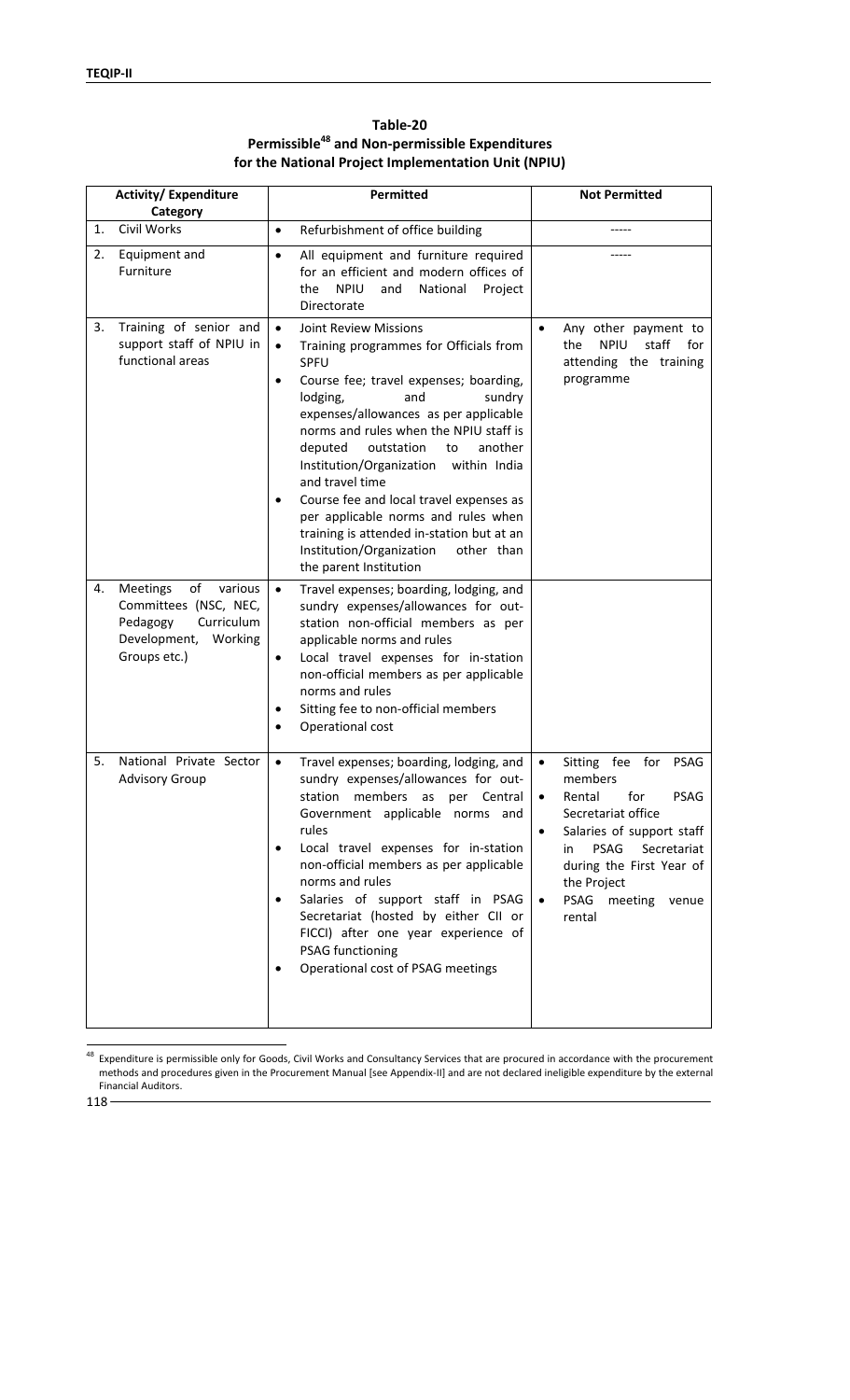| 6. | In-house<br><b>Basic</b><br>and<br>Advanced<br>Pedagogical<br>Training of faculty from<br>Engineering<br>disciplines<br>and<br>supporting<br>of<br><b>CFIs</b><br>departments<br>under<br>Sub-component<br>1.1 & 1.2 | Full fee (training cost + overheads<br>$\bullet$<br>towards travel, boarding,<br>lodging,<br>travel, training materials, etc.) charged<br>by the Training Provider selected by<br>the NPIU                                                                                                                                                                                                                                                                                                                                                              | $\bullet$ | Any payment to the<br>faculty for attending the<br>training programme                                                                                                                                                                                                   |
|----|----------------------------------------------------------------------------------------------------------------------------------------------------------------------------------------------------------------------|---------------------------------------------------------------------------------------------------------------------------------------------------------------------------------------------------------------------------------------------------------------------------------------------------------------------------------------------------------------------------------------------------------------------------------------------------------------------------------------------------------------------------------------------------------|-----------|-------------------------------------------------------------------------------------------------------------------------------------------------------------------------------------------------------------------------------------------------------------------------|
| 7. | Organizing<br>regional<br>workshops each year for<br>sharing good academic<br>and<br>governance<br>practices<br>and<br>innovations                                                                                   | Operational expenditure for organizing<br>$\bullet$<br>and hosting workshops<br>Travel expenses; boarding, lodging, and<br>$\bullet$<br>sundry expenses/allowances for non-<br>official<br>out-station<br>experts<br>from<br>academia<br>and<br>Industry<br>including<br>Experts<br>Foreign<br>as<br>Central<br>per<br>Government applicable norms and<br>rules<br>Local travel expenses for invited non-<br>$\bullet$<br>official local experts from academia<br>and Industry as per applicable norms<br>and rules                                     | $\bullet$ | TA&DA to members of<br>officials<br>PSAG,<br>οf<br>Industry<br>Associations,<br>officials<br>other<br>and<br>representatives<br>from<br>SPFUs and project and<br>non-project institutions                                                                               |
| 8. | System<br>Management<br>Enhancement<br>Capacity<br>(to be financed solely<br>through the Innovation<br>Fund)                                                                                                         | a)<br><b>Study Tours:</b><br>• Operational cost for organizing study<br>tours of Vice-Chancellors, Policy<br>Planners and Senior Administrators<br>at the National and State levels<br>including senior officials of NPIU and<br><b>SPFUs</b><br>• Travel, boarding, lodging and sundry<br>expenditure for the duration of the<br>tour and travel time for National<br>Policy<br>Planners<br>level<br>and<br>implementers,<br>Central University<br>Vice-Chancellors and officials of NPIU                                                              | $\bullet$ | Travel, boarding, lodging<br>and sundry expenditure<br>for the duration of the<br>tour and travel time for<br>Policy<br>State<br>level<br>Senior<br>Planners<br>and<br>Administrators,<br>and<br>State Universities' Vice-<br>Chancellors and SPFU<br>officials         |
|    |                                                                                                                                                                                                                      | <b>Professional Training Programmes:</b><br>b)<br>• Operational cost for<br>organizing<br>thematic training programmes for<br>Vice-Chancellors, policy planners and<br>senior administrators at the National<br>and State levels including senior<br>officials of NPIU and SPFUs<br>• Travel, boarding, lodging and sundry<br>expenditure for the duration of the<br>training programme and travel time<br>for National level policy planners and<br>administrators,<br>Central<br>senior<br>Vice-Chancellors<br>University<br>and<br>officials of NPIU | $\bullet$ | Travel, boarding, lodging<br>and sundry expenditure<br>for the duration of the<br>training programme and<br>travel time for State<br>level policy planners and<br>senior administrators,<br>and State Universities'<br><b>Vice-Chancellors</b><br>and<br>SPFU officials |
| 9. | <b>Technical Assistance</b>                                                                                                                                                                                          | Consultancy services engaged for technical<br>assistance related to:<br>MIS and PMSS<br>$\bullet$<br>Handholding of New States<br>$\bullet$<br>studies and surveys<br>$\bullet$                                                                                                                                                                                                                                                                                                                                                                         |           |                                                                                                                                                                                                                                                                         |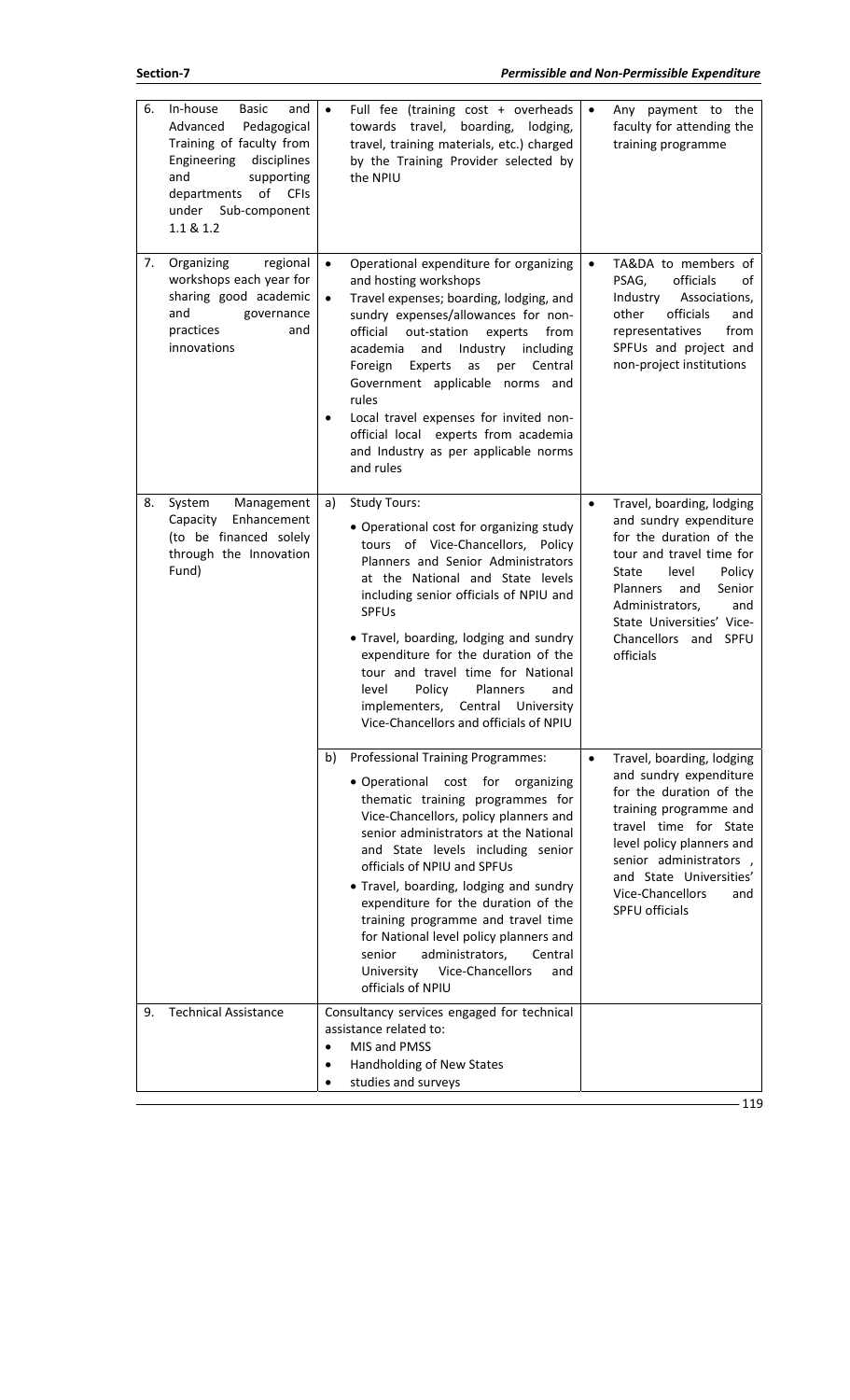| development<br>and<br>web-hosting<br>of<br>$\bullet$<br>Annual Training Calendar for faculty<br>mentoring<br>$\bullet$<br>performance and technical auditing<br>$\bullet$<br>external financial auditing<br>$\bullet$<br>Other tasks<br>$\bullet$<br>10. Salaries<br>of full-time<br>Salaries<br>regular<br>and<br>$\bullet$<br>contract officials and staff<br>against<br>posts created under the Project<br>office<br>11. Maintenance of<br>Maintenance of office building and<br>$\bullet$<br>furniture<br>and<br>furniture<br>space,<br>including<br>equipment<br>Maintenance of equipment including<br>$\bullet$<br>computers and buildings<br>computers and related devices through<br><b>Annual Maintenance Contracts</b><br>Operational Expenditure on:<br>12. Incremental<br>Operating<br>a)<br>Any payment other than<br>$\bullet$<br>Cost<br>local travel expenses to<br>Orientation<br>for<br>meetings<br>$\bullet$<br>Evaluation Committee Members<br>the staff for attending<br>Performance,<br>and<br>Mentors,<br>meetings<br>and<br><b>Technical and Fiduciary Auditors</b><br>workshops<br>within-<br>station<br>National Task Force for developing<br><b>Guidelines</b><br>for<br>effective<br>functioning of Institutional BoGs<br>Conduct<br>of<br>all<br>review<br>and<br>implementation support missions<br><b>Training</b><br>orientation<br>and<br>$\bullet$<br>workshops<br>SPFU<br>officials,<br>for<br>institutional faculty and staff<br><b>Consultation Meetings</b><br>٠<br>Post-procurement audits of CFIs<br>$\bullet$<br>Maintenance of NPIU's website<br>b)<br>Rental of office space<br>c)<br>Contract fee for outsourced services<br>d)<br>Occasional hiring of vehicles for project<br>e)<br>related work only<br>f)<br>Office operation including stationery,<br>of<br>various<br>printing<br>documents,<br>electronic communication,<br>postage,<br>telephone,<br>advertising,<br>electricity,<br>water, TA&DA, etc.<br>Expenditure on participation of NPIU<br>g)<br>staff in meetings, workshops, etc.:<br>Travel<br>boarding,<br>expenses;<br>lodging,<br>sundry<br>and<br>expenses/allowances<br>per<br>as<br>applicable norms and rules and<br>travel time<br>Local travel expenses as per<br>applicable norms and rules when |  |                                     |  |
|---------------------------------------------------------------------------------------------------------------------------------------------------------------------------------------------------------------------------------------------------------------------------------------------------------------------------------------------------------------------------------------------------------------------------------------------------------------------------------------------------------------------------------------------------------------------------------------------------------------------------------------------------------------------------------------------------------------------------------------------------------------------------------------------------------------------------------------------------------------------------------------------------------------------------------------------------------------------------------------------------------------------------------------------------------------------------------------------------------------------------------------------------------------------------------------------------------------------------------------------------------------------------------------------------------------------------------------------------------------------------------------------------------------------------------------------------------------------------------------------------------------------------------------------------------------------------------------------------------------------------------------------------------------------------------------------------------------------------------------------------------------------------------------------------------------------------------------------------------------------------------------------------------------------------------------------------------------------------------------------------------------------------------------------------------------------------------------------------------------------------------------------------------------------------------------------------------------------------------------------------------------------------|--|-------------------------------------|--|
|                                                                                                                                                                                                                                                                                                                                                                                                                                                                                                                                                                                                                                                                                                                                                                                                                                                                                                                                                                                                                                                                                                                                                                                                                                                                                                                                                                                                                                                                                                                                                                                                                                                                                                                                                                                                                                                                                                                                                                                                                                                                                                                                                                                                                                                                           |  |                                     |  |
|                                                                                                                                                                                                                                                                                                                                                                                                                                                                                                                                                                                                                                                                                                                                                                                                                                                                                                                                                                                                                                                                                                                                                                                                                                                                                                                                                                                                                                                                                                                                                                                                                                                                                                                                                                                                                                                                                                                                                                                                                                                                                                                                                                                                                                                                           |  |                                     |  |
|                                                                                                                                                                                                                                                                                                                                                                                                                                                                                                                                                                                                                                                                                                                                                                                                                                                                                                                                                                                                                                                                                                                                                                                                                                                                                                                                                                                                                                                                                                                                                                                                                                                                                                                                                                                                                                                                                                                                                                                                                                                                                                                                                                                                                                                                           |  |                                     |  |
|                                                                                                                                                                                                                                                                                                                                                                                                                                                                                                                                                                                                                                                                                                                                                                                                                                                                                                                                                                                                                                                                                                                                                                                                                                                                                                                                                                                                                                                                                                                                                                                                                                                                                                                                                                                                                                                                                                                                                                                                                                                                                                                                                                                                                                                                           |  |                                     |  |
|                                                                                                                                                                                                                                                                                                                                                                                                                                                                                                                                                                                                                                                                                                                                                                                                                                                                                                                                                                                                                                                                                                                                                                                                                                                                                                                                                                                                                                                                                                                                                                                                                                                                                                                                                                                                                                                                                                                                                                                                                                                                                                                                                                                                                                                                           |  |                                     |  |
|                                                                                                                                                                                                                                                                                                                                                                                                                                                                                                                                                                                                                                                                                                                                                                                                                                                                                                                                                                                                                                                                                                                                                                                                                                                                                                                                                                                                                                                                                                                                                                                                                                                                                                                                                                                                                                                                                                                                                                                                                                                                                                                                                                                                                                                                           |  |                                     |  |
|                                                                                                                                                                                                                                                                                                                                                                                                                                                                                                                                                                                                                                                                                                                                                                                                                                                                                                                                                                                                                                                                                                                                                                                                                                                                                                                                                                                                                                                                                                                                                                                                                                                                                                                                                                                                                                                                                                                                                                                                                                                                                                                                                                                                                                                                           |  |                                     |  |
|                                                                                                                                                                                                                                                                                                                                                                                                                                                                                                                                                                                                                                                                                                                                                                                                                                                                                                                                                                                                                                                                                                                                                                                                                                                                                                                                                                                                                                                                                                                                                                                                                                                                                                                                                                                                                                                                                                                                                                                                                                                                                                                                                                                                                                                                           |  |                                     |  |
|                                                                                                                                                                                                                                                                                                                                                                                                                                                                                                                                                                                                                                                                                                                                                                                                                                                                                                                                                                                                                                                                                                                                                                                                                                                                                                                                                                                                                                                                                                                                                                                                                                                                                                                                                                                                                                                                                                                                                                                                                                                                                                                                                                                                                                                                           |  |                                     |  |
|                                                                                                                                                                                                                                                                                                                                                                                                                                                                                                                                                                                                                                                                                                                                                                                                                                                                                                                                                                                                                                                                                                                                                                                                                                                                                                                                                                                                                                                                                                                                                                                                                                                                                                                                                                                                                                                                                                                                                                                                                                                                                                                                                                                                                                                                           |  |                                     |  |
|                                                                                                                                                                                                                                                                                                                                                                                                                                                                                                                                                                                                                                                                                                                                                                                                                                                                                                                                                                                                                                                                                                                                                                                                                                                                                                                                                                                                                                                                                                                                                                                                                                                                                                                                                                                                                                                                                                                                                                                                                                                                                                                                                                                                                                                                           |  |                                     |  |
|                                                                                                                                                                                                                                                                                                                                                                                                                                                                                                                                                                                                                                                                                                                                                                                                                                                                                                                                                                                                                                                                                                                                                                                                                                                                                                                                                                                                                                                                                                                                                                                                                                                                                                                                                                                                                                                                                                                                                                                                                                                                                                                                                                                                                                                                           |  |                                     |  |
|                                                                                                                                                                                                                                                                                                                                                                                                                                                                                                                                                                                                                                                                                                                                                                                                                                                                                                                                                                                                                                                                                                                                                                                                                                                                                                                                                                                                                                                                                                                                                                                                                                                                                                                                                                                                                                                                                                                                                                                                                                                                                                                                                                                                                                                                           |  |                                     |  |
|                                                                                                                                                                                                                                                                                                                                                                                                                                                                                                                                                                                                                                                                                                                                                                                                                                                                                                                                                                                                                                                                                                                                                                                                                                                                                                                                                                                                                                                                                                                                                                                                                                                                                                                                                                                                                                                                                                                                                                                                                                                                                                                                                                                                                                                                           |  |                                     |  |
|                                                                                                                                                                                                                                                                                                                                                                                                                                                                                                                                                                                                                                                                                                                                                                                                                                                                                                                                                                                                                                                                                                                                                                                                                                                                                                                                                                                                                                                                                                                                                                                                                                                                                                                                                                                                                                                                                                                                                                                                                                                                                                                                                                                                                                                                           |  |                                     |  |
|                                                                                                                                                                                                                                                                                                                                                                                                                                                                                                                                                                                                                                                                                                                                                                                                                                                                                                                                                                                                                                                                                                                                                                                                                                                                                                                                                                                                                                                                                                                                                                                                                                                                                                                                                                                                                                                                                                                                                                                                                                                                                                                                                                                                                                                                           |  |                                     |  |
|                                                                                                                                                                                                                                                                                                                                                                                                                                                                                                                                                                                                                                                                                                                                                                                                                                                                                                                                                                                                                                                                                                                                                                                                                                                                                                                                                                                                                                                                                                                                                                                                                                                                                                                                                                                                                                                                                                                                                                                                                                                                                                                                                                                                                                                                           |  |                                     |  |
|                                                                                                                                                                                                                                                                                                                                                                                                                                                                                                                                                                                                                                                                                                                                                                                                                                                                                                                                                                                                                                                                                                                                                                                                                                                                                                                                                                                                                                                                                                                                                                                                                                                                                                                                                                                                                                                                                                                                                                                                                                                                                                                                                                                                                                                                           |  |                                     |  |
|                                                                                                                                                                                                                                                                                                                                                                                                                                                                                                                                                                                                                                                                                                                                                                                                                                                                                                                                                                                                                                                                                                                                                                                                                                                                                                                                                                                                                                                                                                                                                                                                                                                                                                                                                                                                                                                                                                                                                                                                                                                                                                                                                                                                                                                                           |  |                                     |  |
|                                                                                                                                                                                                                                                                                                                                                                                                                                                                                                                                                                                                                                                                                                                                                                                                                                                                                                                                                                                                                                                                                                                                                                                                                                                                                                                                                                                                                                                                                                                                                                                                                                                                                                                                                                                                                                                                                                                                                                                                                                                                                                                                                                                                                                                                           |  |                                     |  |
|                                                                                                                                                                                                                                                                                                                                                                                                                                                                                                                                                                                                                                                                                                                                                                                                                                                                                                                                                                                                                                                                                                                                                                                                                                                                                                                                                                                                                                                                                                                                                                                                                                                                                                                                                                                                                                                                                                                                                                                                                                                                                                                                                                                                                                                                           |  |                                     |  |
|                                                                                                                                                                                                                                                                                                                                                                                                                                                                                                                                                                                                                                                                                                                                                                                                                                                                                                                                                                                                                                                                                                                                                                                                                                                                                                                                                                                                                                                                                                                                                                                                                                                                                                                                                                                                                                                                                                                                                                                                                                                                                                                                                                                                                                                                           |  |                                     |  |
|                                                                                                                                                                                                                                                                                                                                                                                                                                                                                                                                                                                                                                                                                                                                                                                                                                                                                                                                                                                                                                                                                                                                                                                                                                                                                                                                                                                                                                                                                                                                                                                                                                                                                                                                                                                                                                                                                                                                                                                                                                                                                                                                                                                                                                                                           |  |                                     |  |
|                                                                                                                                                                                                                                                                                                                                                                                                                                                                                                                                                                                                                                                                                                                                                                                                                                                                                                                                                                                                                                                                                                                                                                                                                                                                                                                                                                                                                                                                                                                                                                                                                                                                                                                                                                                                                                                                                                                                                                                                                                                                                                                                                                                                                                                                           |  |                                     |  |
|                                                                                                                                                                                                                                                                                                                                                                                                                                                                                                                                                                                                                                                                                                                                                                                                                                                                                                                                                                                                                                                                                                                                                                                                                                                                                                                                                                                                                                                                                                                                                                                                                                                                                                                                                                                                                                                                                                                                                                                                                                                                                                                                                                                                                                                                           |  |                                     |  |
|                                                                                                                                                                                                                                                                                                                                                                                                                                                                                                                                                                                                                                                                                                                                                                                                                                                                                                                                                                                                                                                                                                                                                                                                                                                                                                                                                                                                                                                                                                                                                                                                                                                                                                                                                                                                                                                                                                                                                                                                                                                                                                                                                                                                                                                                           |  |                                     |  |
|                                                                                                                                                                                                                                                                                                                                                                                                                                                                                                                                                                                                                                                                                                                                                                                                                                                                                                                                                                                                                                                                                                                                                                                                                                                                                                                                                                                                                                                                                                                                                                                                                                                                                                                                                                                                                                                                                                                                                                                                                                                                                                                                                                                                                                                                           |  |                                     |  |
|                                                                                                                                                                                                                                                                                                                                                                                                                                                                                                                                                                                                                                                                                                                                                                                                                                                                                                                                                                                                                                                                                                                                                                                                                                                                                                                                                                                                                                                                                                                                                                                                                                                                                                                                                                                                                                                                                                                                                                                                                                                                                                                                                                                                                                                                           |  |                                     |  |
|                                                                                                                                                                                                                                                                                                                                                                                                                                                                                                                                                                                                                                                                                                                                                                                                                                                                                                                                                                                                                                                                                                                                                                                                                                                                                                                                                                                                                                                                                                                                                                                                                                                                                                                                                                                                                                                                                                                                                                                                                                                                                                                                                                                                                                                                           |  |                                     |  |
|                                                                                                                                                                                                                                                                                                                                                                                                                                                                                                                                                                                                                                                                                                                                                                                                                                                                                                                                                                                                                                                                                                                                                                                                                                                                                                                                                                                                                                                                                                                                                                                                                                                                                                                                                                                                                                                                                                                                                                                                                                                                                                                                                                                                                                                                           |  |                                     |  |
|                                                                                                                                                                                                                                                                                                                                                                                                                                                                                                                                                                                                                                                                                                                                                                                                                                                                                                                                                                                                                                                                                                                                                                                                                                                                                                                                                                                                                                                                                                                                                                                                                                                                                                                                                                                                                                                                                                                                                                                                                                                                                                                                                                                                                                                                           |  |                                     |  |
|                                                                                                                                                                                                                                                                                                                                                                                                                                                                                                                                                                                                                                                                                                                                                                                                                                                                                                                                                                                                                                                                                                                                                                                                                                                                                                                                                                                                                                                                                                                                                                                                                                                                                                                                                                                                                                                                                                                                                                                                                                                                                                                                                                                                                                                                           |  |                                     |  |
|                                                                                                                                                                                                                                                                                                                                                                                                                                                                                                                                                                                                                                                                                                                                                                                                                                                                                                                                                                                                                                                                                                                                                                                                                                                                                                                                                                                                                                                                                                                                                                                                                                                                                                                                                                                                                                                                                                                                                                                                                                                                                                                                                                                                                                                                           |  |                                     |  |
|                                                                                                                                                                                                                                                                                                                                                                                                                                                                                                                                                                                                                                                                                                                                                                                                                                                                                                                                                                                                                                                                                                                                                                                                                                                                                                                                                                                                                                                                                                                                                                                                                                                                                                                                                                                                                                                                                                                                                                                                                                                                                                                                                                                                                                                                           |  |                                     |  |
|                                                                                                                                                                                                                                                                                                                                                                                                                                                                                                                                                                                                                                                                                                                                                                                                                                                                                                                                                                                                                                                                                                                                                                                                                                                                                                                                                                                                                                                                                                                                                                                                                                                                                                                                                                                                                                                                                                                                                                                                                                                                                                                                                                                                                                                                           |  |                                     |  |
|                                                                                                                                                                                                                                                                                                                                                                                                                                                                                                                                                                                                                                                                                                                                                                                                                                                                                                                                                                                                                                                                                                                                                                                                                                                                                                                                                                                                                                                                                                                                                                                                                                                                                                                                                                                                                                                                                                                                                                                                                                                                                                                                                                                                                                                                           |  |                                     |  |
|                                                                                                                                                                                                                                                                                                                                                                                                                                                                                                                                                                                                                                                                                                                                                                                                                                                                                                                                                                                                                                                                                                                                                                                                                                                                                                                                                                                                                                                                                                                                                                                                                                                                                                                                                                                                                                                                                                                                                                                                                                                                                                                                                                                                                                                                           |  |                                     |  |
|                                                                                                                                                                                                                                                                                                                                                                                                                                                                                                                                                                                                                                                                                                                                                                                                                                                                                                                                                                                                                                                                                                                                                                                                                                                                                                                                                                                                                                                                                                                                                                                                                                                                                                                                                                                                                                                                                                                                                                                                                                                                                                                                                                                                                                                                           |  |                                     |  |
|                                                                                                                                                                                                                                                                                                                                                                                                                                                                                                                                                                                                                                                                                                                                                                                                                                                                                                                                                                                                                                                                                                                                                                                                                                                                                                                                                                                                                                                                                                                                                                                                                                                                                                                                                                                                                                                                                                                                                                                                                                                                                                                                                                                                                                                                           |  |                                     |  |
|                                                                                                                                                                                                                                                                                                                                                                                                                                                                                                                                                                                                                                                                                                                                                                                                                                                                                                                                                                                                                                                                                                                                                                                                                                                                                                                                                                                                                                                                                                                                                                                                                                                                                                                                                                                                                                                                                                                                                                                                                                                                                                                                                                                                                                                                           |  |                                     |  |
|                                                                                                                                                                                                                                                                                                                                                                                                                                                                                                                                                                                                                                                                                                                                                                                                                                                                                                                                                                                                                                                                                                                                                                                                                                                                                                                                                                                                                                                                                                                                                                                                                                                                                                                                                                                                                                                                                                                                                                                                                                                                                                                                                                                                                                                                           |  |                                     |  |
|                                                                                                                                                                                                                                                                                                                                                                                                                                                                                                                                                                                                                                                                                                                                                                                                                                                                                                                                                                                                                                                                                                                                                                                                                                                                                                                                                                                                                                                                                                                                                                                                                                                                                                                                                                                                                                                                                                                                                                                                                                                                                                                                                                                                                                                                           |  |                                     |  |
|                                                                                                                                                                                                                                                                                                                                                                                                                                                                                                                                                                                                                                                                                                                                                                                                                                                                                                                                                                                                                                                                                                                                                                                                                                                                                                                                                                                                                                                                                                                                                                                                                                                                                                                                                                                                                                                                                                                                                                                                                                                                                                                                                                                                                                                                           |  |                                     |  |
|                                                                                                                                                                                                                                                                                                                                                                                                                                                                                                                                                                                                                                                                                                                                                                                                                                                                                                                                                                                                                                                                                                                                                                                                                                                                                                                                                                                                                                                                                                                                                                                                                                                                                                                                                                                                                                                                                                                                                                                                                                                                                                                                                                                                                                                                           |  |                                     |  |
|                                                                                                                                                                                                                                                                                                                                                                                                                                                                                                                                                                                                                                                                                                                                                                                                                                                                                                                                                                                                                                                                                                                                                                                                                                                                                                                                                                                                                                                                                                                                                                                                                                                                                                                                                                                                                                                                                                                                                                                                                                                                                                                                                                                                                                                                           |  | participation is within-station but |  |
| at a place other than the office                                                                                                                                                                                                                                                                                                                                                                                                                                                                                                                                                                                                                                                                                                                                                                                                                                                                                                                                                                                                                                                                                                                                                                                                                                                                                                                                                                                                                                                                                                                                                                                                                                                                                                                                                                                                                                                                                                                                                                                                                                                                                                                                                                                                                                          |  |                                     |  |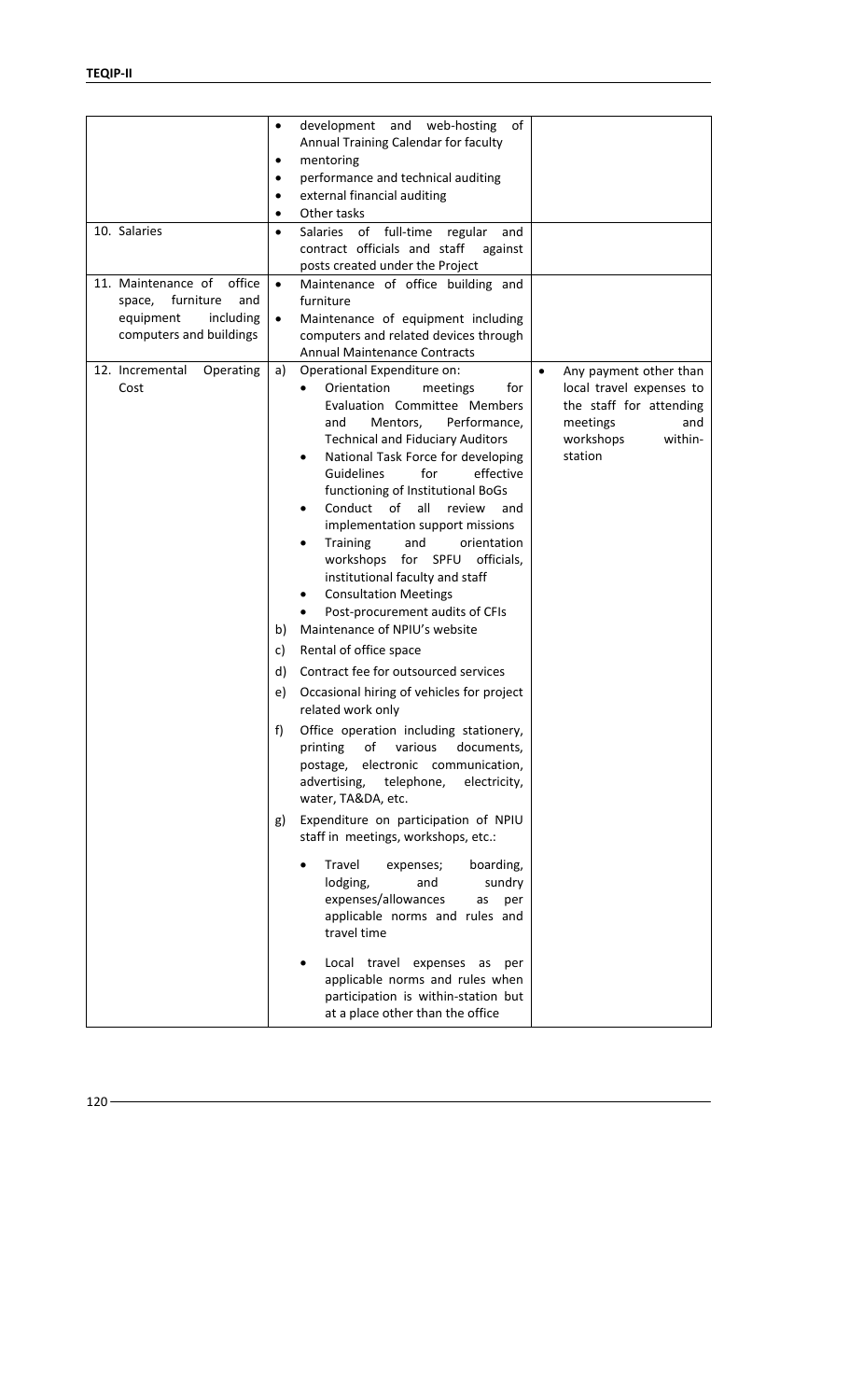| Table-21                                                   |
|------------------------------------------------------------|
| Permissible <sup>49</sup> and Non-permissible Expenditures |
| for the State Project Facilitation Units (SPFUs)           |

| <b>Activity/ Expenditure Category</b>                                                                                                                                                                                                                                | Permitted                                                                                                                                                                                                                                                                                                                                                                                                                                                                             | <b>Not Permitted</b>                                                                                                                                                                                                                   |  |
|----------------------------------------------------------------------------------------------------------------------------------------------------------------------------------------------------------------------------------------------------------------------|---------------------------------------------------------------------------------------------------------------------------------------------------------------------------------------------------------------------------------------------------------------------------------------------------------------------------------------------------------------------------------------------------------------------------------------------------------------------------------------|----------------------------------------------------------------------------------------------------------------------------------------------------------------------------------------------------------------------------------------|--|
| Civil Works<br>1.                                                                                                                                                                                                                                                    | Refurbishment of office building<br>$\bullet$                                                                                                                                                                                                                                                                                                                                                                                                                                         |                                                                                                                                                                                                                                        |  |
| 2.<br><b>Equipment and Furniture</b>                                                                                                                                                                                                                                 | All equipment and furniture<br>$\bullet$<br>required for an efficient and<br>modern SPFU office                                                                                                                                                                                                                                                                                                                                                                                       | Purchase of vehicles                                                                                                                                                                                                                   |  |
| Training<br>of<br>senior<br>3.<br>and<br>support staff of SPFU in<br>functional areas                                                                                                                                                                                | Course fee; travel expenses;<br>$\bullet$<br>boarding, lodging, and sundry<br>expenses / allowances<br>as per<br>applicable norms<br>and rules<br>when the SPFU staff is deputed<br>outstation<br>to<br>another<br>Institution/ Organization within<br>India and travel time<br>Course fee and local travel<br>applicable<br>expenses as per<br>norms and rules when training is<br>attended in-station but at an<br>Institution/Organization<br>other<br>than the parent Institution | Any other payment to the<br>$\bullet$<br>SPFU staff for attending the<br>training programme                                                                                                                                            |  |
| Meetings of State Steering<br>4.<br>Committee                                                                                                                                                                                                                        | Travel<br>expenses;<br>boarding,<br>$\bullet$<br>lodging,<br>sundry<br>and<br>expenses/allowances for out-<br>station non-official members as<br>per applicable norms and rules<br>Local travel expenses for in-<br>٠<br>station non-official members as<br>per applicable norms and rules<br>Sitting fee<br>non-official<br>to<br>٠<br>members<br>Operational cost                                                                                                                   |                                                                                                                                                                                                                                        |  |
| In-house<br>5.<br><b>Basic</b><br>and<br>Advanced<br>Pedagogical<br>Training of faculty from<br>Engineering disciplines and<br>supporting departments of<br>Project<br>Government.<br>funded<br>aided<br>and<br>Institutions<br>Sub-<br>under<br>Component 1.1 & 1.2 | Full<br>fee<br>(training<br>cost<br>$\bullet$<br>$\ddot{}$<br>overheads<br>towards<br>travel,<br>lodging,<br>boarding,<br>travel,<br>training materials, etc.) charged<br><b>Training</b><br>Provider<br>the<br>by<br>selected by the SPFU                                                                                                                                                                                                                                            | Any payment to the faculty<br>$\bullet$<br>for attending the training<br>programme                                                                                                                                                     |  |
| In-house<br><b>Basic</b><br>6.<br>and<br>Advanced<br>Pedagogical<br>Training of faculty from<br>Engineering disciplines and<br>supporting departments of<br>Project<br>Private<br>unaided<br>Institutions<br>under<br>Sub-<br>Component 1.1                          | Training fee charged by the<br>$\bullet$<br>Training Provider selected by<br>the SPFU                                                                                                                                                                                                                                                                                                                                                                                                 | Expenditure towards travel,<br>$\bullet$<br>boarding, lodging, training<br>materials, etc. for training<br>provider.<br>Rental for training venue, if<br>any.<br>Any payment to the faculty<br>for attending the training<br>programme |  |

 $\overline{a}$ <sup>49</sup> Expenditure is permissible only for Goods, Civil Works and Consultancy Services that are procured in accordance with the procurement methods and procedures given in the Procurement Manual [see Appendix‐II] and are not declared ineligible expenditure by the external Financial Auditors.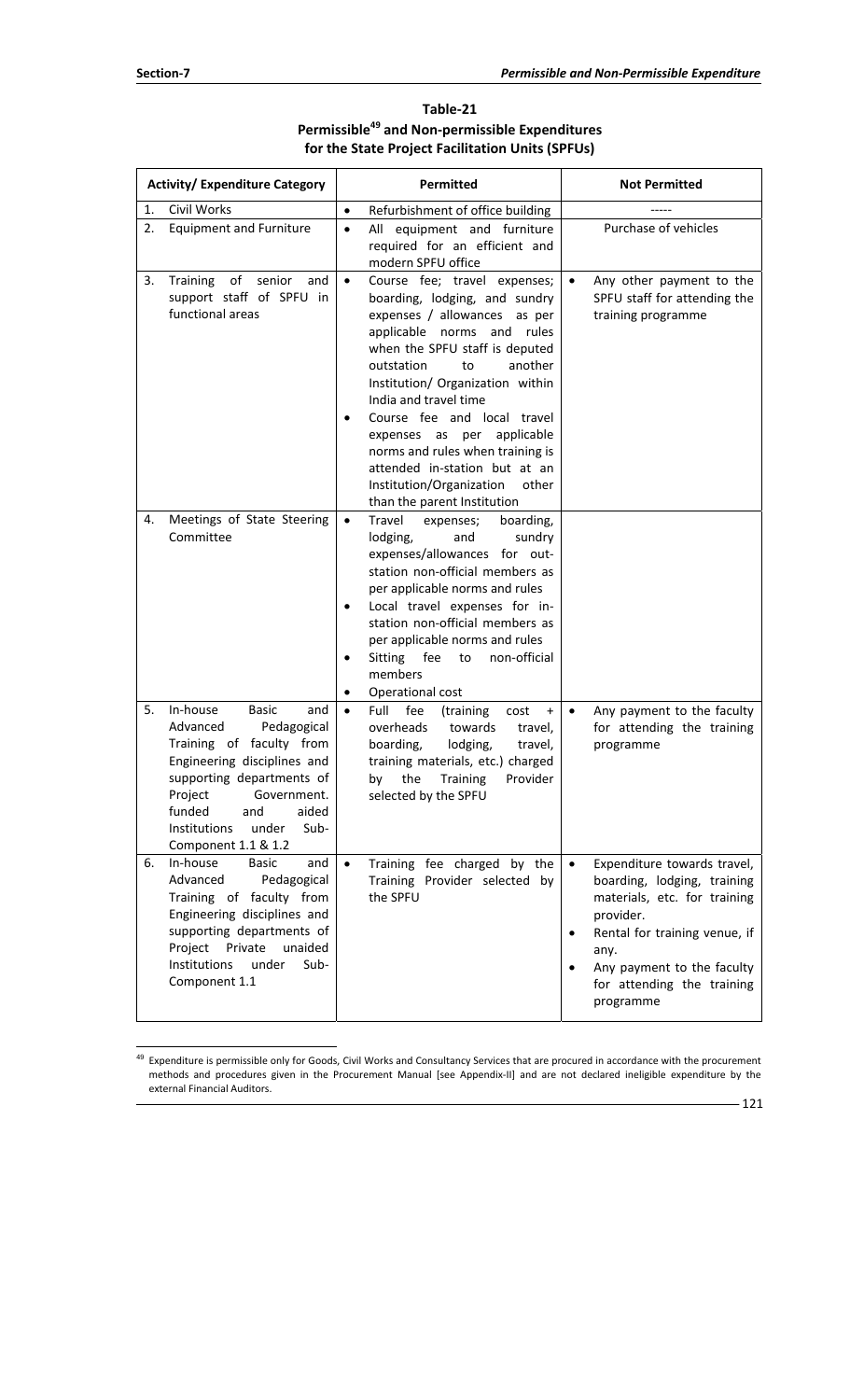| 7. | In-house Pedagogical<br>Training of faculty from<br>Engineering disciplines and<br>supporting departments of<br>non-project Government<br>funded and aided, and<br>private unaided institutions |                | Training fee charged by the<br>Training Provider selected by<br>the SPFU                                                                                                                                                                                                                                                                                                                                                                                                                | $\bullet$                                        | Expenditure towards travel,<br>boarding, lodging, training<br>materials, etc. for training<br>provider.<br>Rental for training venue, if<br>any.<br>Any payment to the faculty<br>for attending the training<br>programme                       |
|----|-------------------------------------------------------------------------------------------------------------------------------------------------------------------------------------------------|----------------|-----------------------------------------------------------------------------------------------------------------------------------------------------------------------------------------------------------------------------------------------------------------------------------------------------------------------------------------------------------------------------------------------------------------------------------------------------------------------------------------|--------------------------------------------------|-------------------------------------------------------------------------------------------------------------------------------------------------------------------------------------------------------------------------------------------------|
| 8. | Private<br>Sector<br>State<br>Advisory Group (optional)                                                                                                                                         | $\bullet$<br>٠ | Travel<br>boarding,<br>expenses;<br>lodging,<br>and<br>sundry<br>expenses/allowances<br>for out-<br>station<br>members<br>as<br>per<br>applicable norms and rules<br>Local travel expenses for in-<br>station non-official members as<br>per applicable norms and rules<br>Salaries of support staff in State-<br>PSAG Secretariat (hosted by<br>either CII or FICCI) after one<br>experience<br>of<br><b>PSAG</b><br>year<br>functioning<br>Operational cost of State-PSAG<br>Meetings | $\bullet$<br>$\bullet$<br>$\bullet$<br>$\bullet$ | Sitting fee for State-PSAG<br><b>Members</b><br>Rental<br>for<br>State-PSAG<br>Secretariat office<br>Salaries of support staff in<br>State-PSAG<br>Secretariat<br>during the First Year of the<br>Project<br>State-PSAG Meeting venue<br>rental |
| 9. | System<br>Management<br>Capacity Enhancement (to<br>be financed solely through<br>the Innovation Fund)                                                                                          | a)             | <b>Study Tours:</b><br>• Travel, boarding, lodging and<br>sundry expenditure for the<br>duration of the tour and<br>travel time for State level<br>policy<br>planners<br>and<br>implementers,<br>Vice-<br>Chancellors of Universities<br>affiliating project institutions<br>and officials of SPFU                                                                                                                                                                                      |                                                  |                                                                                                                                                                                                                                                 |
|    |                                                                                                                                                                                                 | b)             | <b>Professional Training</b><br>Programmes:<br>Travel, boarding, lodging and<br>sundry expenditure for the<br>duration of the<br>training<br>programme and travel time<br>for State level policy planners<br>senior administrators,<br>and<br>University<br>Vice-Chancellors<br>and officials of SPFU                                                                                                                                                                                   |                                                  |                                                                                                                                                                                                                                                 |
|    |                                                                                                                                                                                                 | c)             | Establishment<br>of<br>Quality<br><b>Assurance Practices:</b><br>Refurbishment of<br>existing<br>space, furniture and office<br>the<br>equipment<br>for<br>Secretariat of the Quality<br>Assurance (QA) Cell (to be<br>preferably located in the<br>premises of either the State<br>Technical University or the<br>Directorate<br>of<br>Technical<br>Education)                                                                                                                         |                                                  |                                                                                                                                                                                                                                                 |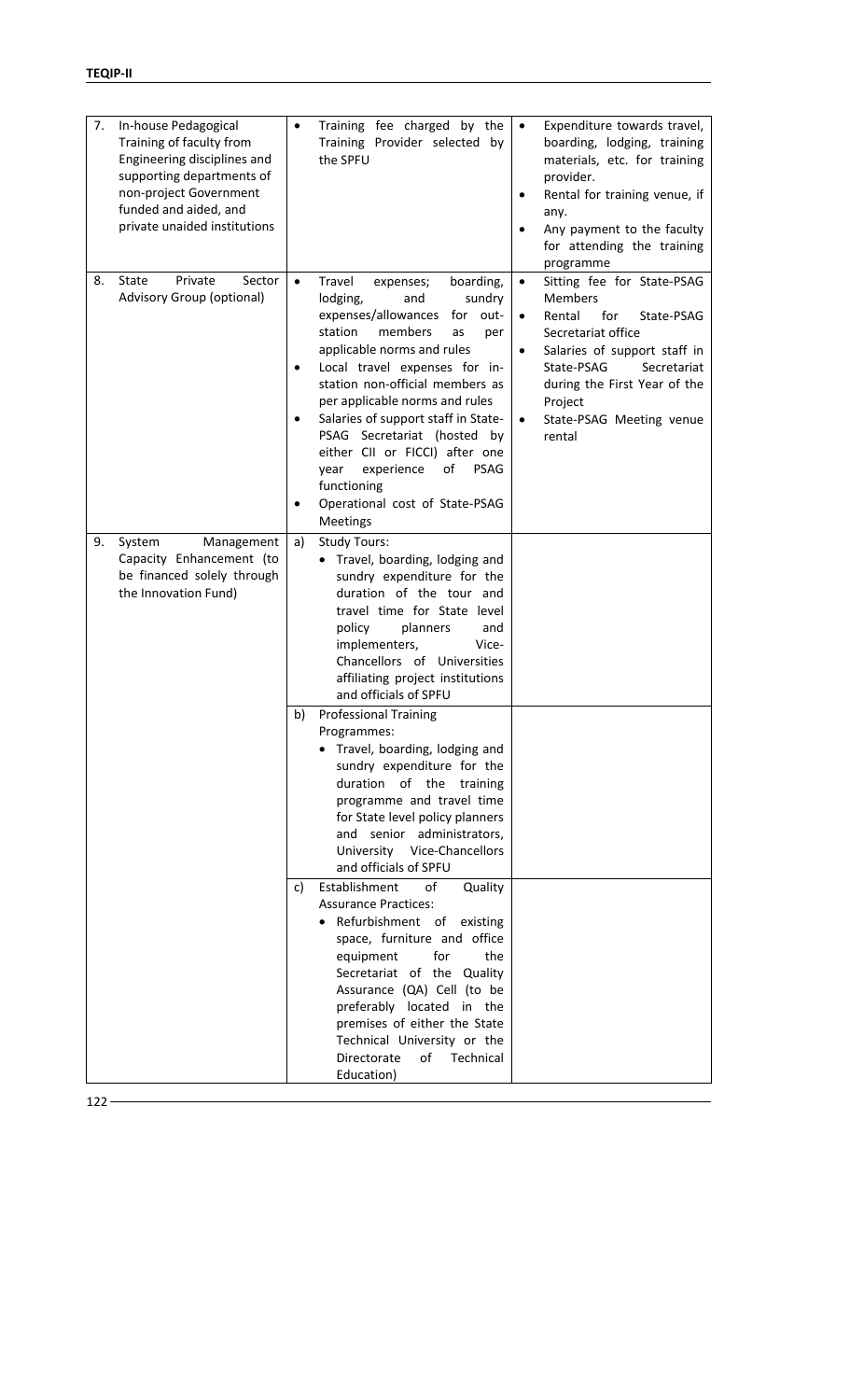| • Salaries of full time officers<br>and staff<br>• Expenditure<br>towards<br>development<br>Quality<br>οf<br>Assurance<br>criteria,<br>mechanism<br>and<br>the<br>associated MIS<br>• Travel, boarding, lodging and<br>sundry expenditure for the<br>duration of the tour and<br>travel time for the QA Cell<br>officials and experts during<br>inspection<br>visits<br>to<br>Institutions<br>• Travel, boarding, lodging and<br>sundry expenses and sitting-<br>fee to non-official members<br>of QA team during their<br>meetings<br>• Operational expenses for the<br>QA Cell<br>Establishing a Task Force for<br>d) |  |
|-------------------------------------------------------------------------------------------------------------------------------------------------------------------------------------------------------------------------------------------------------------------------------------------------------------------------------------------------------------------------------------------------------------------------------------------------------------------------------------------------------------------------------------------------------------------------------------------------------------------------|--|
| strategic planning for Technical<br>Education:<br>• Travel, boarding, lodging and<br>sundry expenses and sitting-<br>fee to non-official members<br>of the Task Force team<br>during their meetings<br>• Operational expenses for the<br>meetings of the Task Force                                                                                                                                                                                                                                                                                                                                                     |  |
| Spreading best practices to non-<br>e)<br>project institutions:<br>Preparing<br>interested<br>institutions<br>for<br>academic<br>autonomy through training<br>of faculty to perform the<br>associated functions<br>Cost training fee only for<br>Pedagogical<br>Training<br>of<br>faculty<br>in<br>non-project<br>institutions<br>• Cost of subject area training<br>fee and travel of faculty in<br>select specializations on cost-<br>sharing basis<br>• Cost towards delivery of<br>bridge courses, extra classes<br>and special coaching for<br>weak<br>students<br>on<br>cost<br>sharing basis                     |  |
| f)<br>Industry-Institute-Partnership-<br>Promotion (IIPP) Cells:<br>• Operational expenses of IIPP<br>(linked)<br>to S-PSAG)<br>Cell<br>established by CII or FICCI in                                                                                                                                                                                                                                                                                                                                                                                                                                                  |  |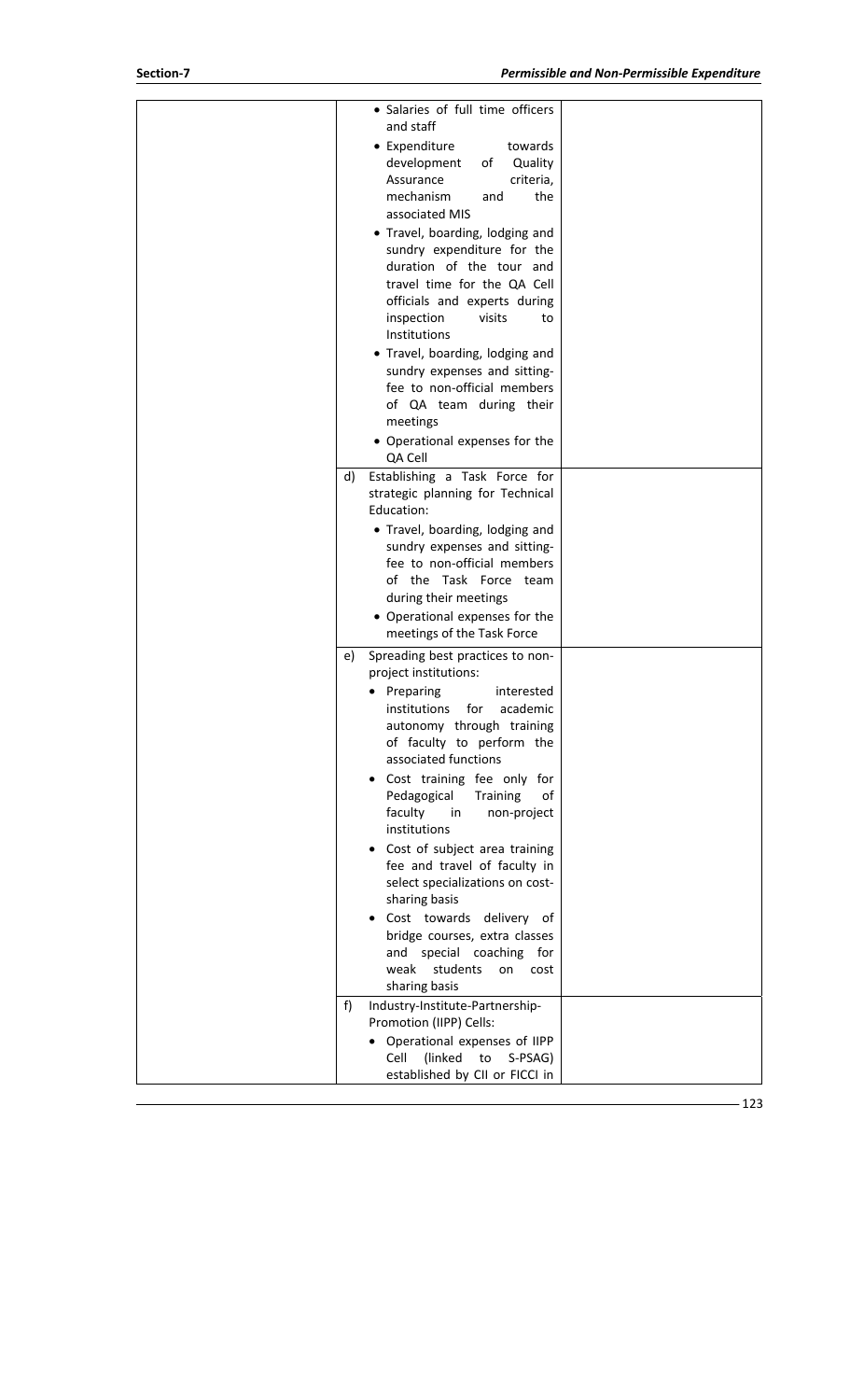|                          | its Headquarters<br>Salary of 2 full-time officials<br>Travel, boarding, and lodging<br>expenses for the IIPP Cell<br>officials on visits to Industries<br>as per State approved norms<br>and rules                                                                                                                                                                                                                           |                                                                                                                                                                                  |
|--------------------------|-------------------------------------------------------------------------------------------------------------------------------------------------------------------------------------------------------------------------------------------------------------------------------------------------------------------------------------------------------------------------------------------------------------------------------|----------------------------------------------------------------------------------------------------------------------------------------------------------------------------------|
|                          | Workshops for sharing best<br>g)<br>academic<br>and<br>governance<br>practices:<br>Operational expenditure for<br>organizing<br>and<br>hosting<br>workshops<br>Travel expenses; boarding,<br>lodging,<br>and<br>sundry<br>expenses/allowances<br>for<br>non-official<br>out-station<br>experts from academia and<br>industry including Foreign                                                                                | TA&DA to<br>members<br>of<br>$\bullet$<br>officials<br>State-PSAG,<br>οf<br>Industry<br>Associations<br>from<br>representatives<br>Project<br>and<br>non-project<br>institutions |
|                          | Experts as per applicable<br>norms and rules<br>Local travel expenses for<br>invited non-official<br>local<br>experts from academia and<br>Industry as per applicable<br>norms and rules<br>Establishment of Curriculum<br>h)                                                                                                                                                                                                 |                                                                                                                                                                                  |
|                          | Cells<br>Development<br>in.<br>Universities affiliating project<br>institutions:<br>Refurbishment of existing<br>space, furniture and office<br>equipment<br>for<br>the<br>Secretariat of the CD Cell<br>Travel, boarding, lodging<br>and sundry expenses and                                                                                                                                                                 |                                                                                                                                                                                  |
|                          | sitting-fee to non-official<br>members of CD Committees<br>during their meetings<br>Honorarium<br>to<br>faculty<br>serving in CD Cell as per<br>host University norms<br>Sitting<br>fee<br>faculty<br>to<br>participating in curriculum<br>development exercises as<br>per host University norms<br>Operational expenses of the<br>Cell<br><b>CD</b><br>and<br>for<br>the<br>of<br>meetings<br><b>CD</b><br>the<br>Committees |                                                                                                                                                                                  |
| 10. Technical Assistance | Consultancy services engaged for<br>technical assistance related to:<br>Experts to guide Institutions<br>$\bullet$<br>carry out high quality SWOT and<br><b>TNA</b>                                                                                                                                                                                                                                                           | Hiring of Experts to help<br>$\bullet$<br>Institutions<br>prepare<br>Proposals and implement<br>Institutional projects (not<br>permitted for old States)                         |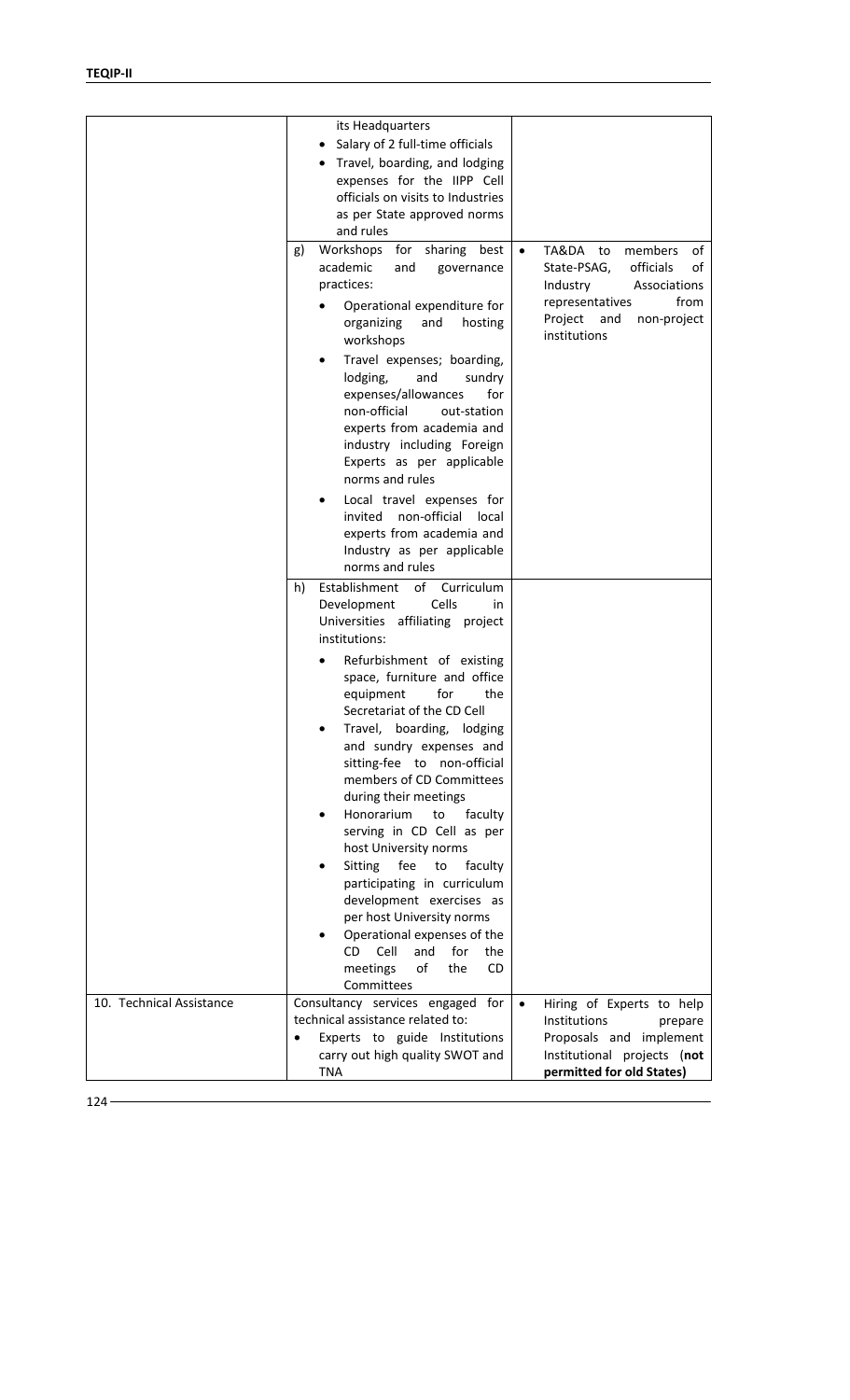|                                                                                 |           | for<br>helping<br>Experts<br>State<br>institutions prepare proposals<br>implement<br>institutional<br>and<br>projects (permitted for new<br>States only)                                                                                                                                                                                                                  |                                                                                                                                    |
|---------------------------------------------------------------------------------|-----------|---------------------------------------------------------------------------------------------------------------------------------------------------------------------------------------------------------------------------------------------------------------------------------------------------------------------------------------------------------------------------|------------------------------------------------------------------------------------------------------------------------------------|
|                                                                                 |           | Experts for helping / guiding<br>Institutions to implement EAP<br>and EMF                                                                                                                                                                                                                                                                                                 |                                                                                                                                    |
|                                                                                 |           | Pedagogical Training of faculty<br>from project and non-project<br>institutions                                                                                                                                                                                                                                                                                           |                                                                                                                                    |
|                                                                                 | $\bullet$ | Professional training of technical<br>and administrative support staff                                                                                                                                                                                                                                                                                                    |                                                                                                                                    |
|                                                                                 | ٠         | Studies and surveys, if any                                                                                                                                                                                                                                                                                                                                               |                                                                                                                                    |
|                                                                                 | ٠         | Mentoring                                                                                                                                                                                                                                                                                                                                                                 |                                                                                                                                    |
|                                                                                 | $\bullet$ | Performance<br>technical<br>and<br>auditing                                                                                                                                                                                                                                                                                                                               |                                                                                                                                    |
|                                                                                 | ٠         | Post-procurement<br>audits<br>οf<br>Institutions                                                                                                                                                                                                                                                                                                                          |                                                                                                                                    |
|                                                                                 | ٠         | <b>External financial auditing</b>                                                                                                                                                                                                                                                                                                                                        |                                                                                                                                    |
|                                                                                 | ٠         | Other tasks                                                                                                                                                                                                                                                                                                                                                               |                                                                                                                                    |
| 11. Salaries                                                                    | ٠         | Salaries of full-time regular and<br>contract officials<br>and<br>staff<br>against posts created under the<br>Project                                                                                                                                                                                                                                                     |                                                                                                                                    |
| office<br>12. Maintenance of                                                    | $\bullet$ | Maintenance of office building                                                                                                                                                                                                                                                                                                                                            |                                                                                                                                    |
| furniture<br>and<br>space,<br>equipment<br>including<br>computers and buildings | $\bullet$ | and furniture<br>of<br>Maintenance<br>equipment<br>including computers and related<br>through<br>devices<br>Annual                                                                                                                                                                                                                                                        |                                                                                                                                    |
|                                                                                 |           | <b>Maintenance Contracts</b>                                                                                                                                                                                                                                                                                                                                              |                                                                                                                                    |
| 13. Incremental Operating Cost                                                  | a)        | Operational Expenditure on:<br>Workshops<br>for<br>training<br>Institutions<br>the<br>in<br>preparation of Eligibility and<br>Development Proposals<br><b>Joint Review Missions</b><br>Training programmes for<br>faculty<br>and<br>staff<br>from<br>Institutions<br>Orientation<br>meetings for<br>performance,<br>mentors,<br>technical<br>fiduciary<br>and<br>auditors | • Any payment other than<br>local travel expenses to the<br>staff for attending meetings<br>and<br>workshops<br>within-<br>station |
|                                                                                 |           | Field visits to Institutions for<br>monitoring<br>project<br>implementation<br><b>Consultation meetings</b><br>Post-procurement audits of                                                                                                                                                                                                                                 |                                                                                                                                    |
|                                                                                 | b)        | project institutions<br>Maintenance of SPFU's website                                                                                                                                                                                                                                                                                                                     |                                                                                                                                    |
|                                                                                 | c)        | Contract fee for outsourced<br>services                                                                                                                                                                                                                                                                                                                                   |                                                                                                                                    |
|                                                                                 | d)        | Occasional hiring of vehicles for                                                                                                                                                                                                                                                                                                                                         |                                                                                                                                    |
|                                                                                 |           | project related work only                                                                                                                                                                                                                                                                                                                                                 |                                                                                                                                    |